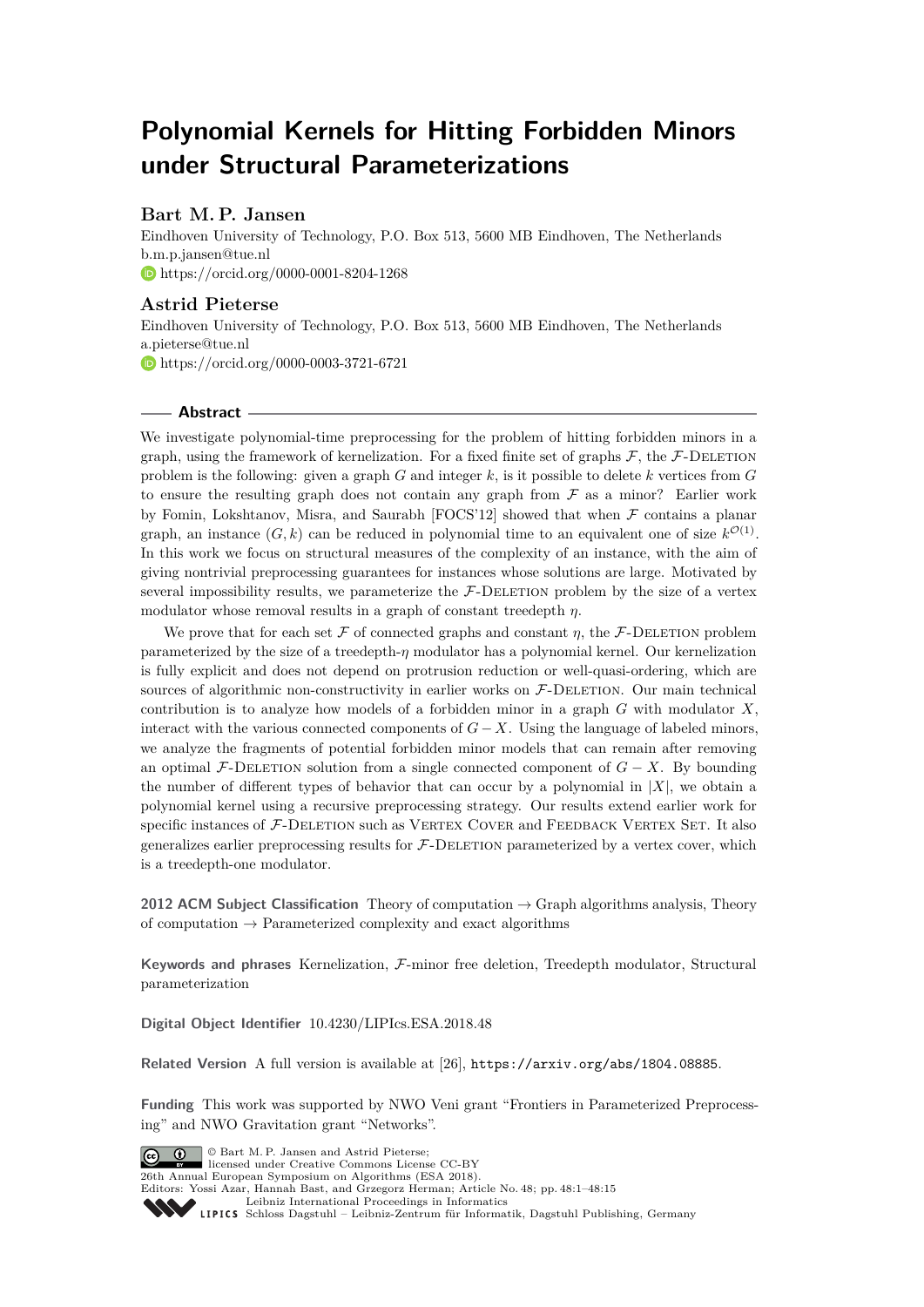#### **48:2 Polynomial Kernels for Hitting Forbidden Minors under Structural Parameterizations**

## **1 Introduction**

How, and under which circumstances, can a polynomial-time algorithm prune the easy parts of an NP-hard problem input, without changing its answer? This question can rigorously be answered using the notion of kernelization [\[1,](#page-12-0) [23,](#page-13-1) [29\]](#page-13-2) which originated in parameterized complexity theory [\[8,](#page-12-1) [12\]](#page-12-2) where it can be naturally framed. After choosing a *complexity parameter* for the NP-hard problem of interest, which associates to every input  $x \in \Sigma^*$  an integer  $k \in \mathbb{N}$  that expresses its difficulty under the chosen type of measurement, the theory postulates that a good preprocessing algorithm can be captured by the notion of a *polynomial kernelization*: a polynomial-time algorithm that, given a parameterized instance  $(x, k) \in \Sigma^* \times \mathbb{N}$ , outputs an instance  $(x', k')$  with the same answer whose size is bounded polynomially in *k*. Not all parameterized problems admit polynomial kernelizations, and one can find meaningful ways to preprocess an NP-hard problem by studying those parameterizations for which it does. The study of kernelization has blossomed over the last decade, resulting in a myriad of interesting techniques for obtaining polynomial kernelizations [\[3,](#page-12-3) [15,](#page-12-4) [24,](#page-13-3) [31,](#page-13-4) [34\]](#page-14-1), as well as frameworks for proving the non-existence of polynomial kernelizations under complexity-theoretic assumptions [\[1,](#page-12-0) [2,](#page-12-5) [11,](#page-12-6) [13,](#page-12-7) [20\]](#page-13-5).

Originally, the study of kernelization focused on the *natural parameterizations* of (the decision variants of) search problems, where the complexity parameter *k* measures the size of the solution. A classic example [\[7,](#page-12-8) [35\]](#page-14-2) is that an instance  $(G, k)$  of the  $k$ -VERTEX COVER problem, which asks whether an undirected graph  $G$  has a vertex cover of size  $k$ , can efficiently be reduced to an equivalent instance with at most  $2k$  vertices. This guarantees that efficient pruning can be done on large inputs that have small vertex covers. However, such guarantees are meaningless when the smallest vertex cover contains more than half the vertices. By choosing a parameter that measures the structure of the input graph, rather than the size of the desired solution, one can hope to develop provably good preprocessing procedures even for inputs whose solutions are large. An early example of this approach was given by Jansen and Bodlaender [\[25\]](#page-13-6), who showed that an instance of the VERTEX COVER problem can efficiently be reduced to size  $\mathcal{O}(\ell^3)$ , where  $\ell$  is the size of a smallest *feedback vertex set* in *G*: Vertex Cover parameterized by the size of a feedback vertex set has a cubic-vertex kernel. The result effectively conveys that large instances of VERTEX COVER that are  $\ell$ vertex-deletions away from being acyclic, can be shrunk to size  $\mathcal{O}(\ell^3)$  in polynomial time.

**Problem statement.** To understand the power of polynomial-time preprocessing algorithms over inputs to NP-hard problems that exhibit some structural regularities, but whose solutions are generally large, we set out to answer the following question:

For which structural parameterizations of NP-hard graph problems is it possible to obtain polynomial kernelizations?

Our goal is to answer this question for a rich class of problems, in terms of a rich class of structural parameterizations. Existing lower bounds show that, in general graphs, it is unlikely that a logical characterization exists of the problems admitting polynomial kernelizations for structural parameterizations (cf. [\[16,](#page-12-9) §1]), even though meta-theorems in terms of logical definability or finite integer index are possible when dealing with inputs from sparse graph families  $[3, 21]$  $[3, 21]$  $[3, 21]$ . We therefore target the class of  $\mathcal{F}\text{-MINOR-FREE DELETION}$ problems, henceforth abbreviated as  $F$ -DELETION problems, to capture a wide class of NP-hard graph problems. Such a problem is instantiated by specifying a finite set  $\mathcal F$  of forbidden minors. An input then consists of a graph *G* and integer *k*, and asks whether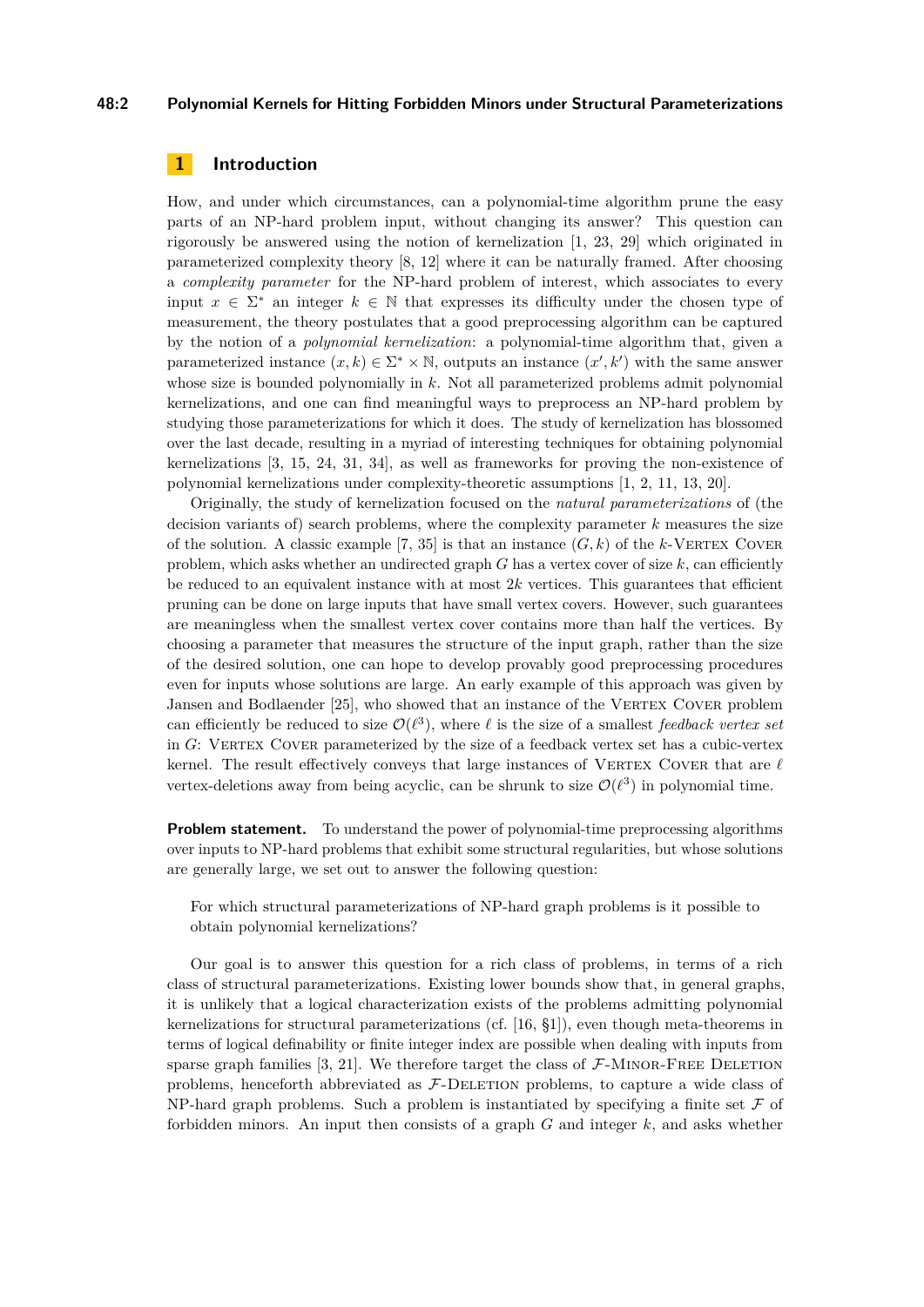it is possible to find a set  $Y \subseteq V(G)$  of size k such that  $G - Y$  contains no graph from F as a minor. This is a rich class of problems: by choosing  $\mathcal{F} = \{K_2\}$  we obtain VERTEX COVER, for  $\mathcal{F} = \{K_3\}$  we have FEEDBACK VERTEX SET, and for  $\mathcal{F} = \{K_5, K_{3,3}\}$  we obtain the problem of making a graph planar by vertex deletions. The kernelization complexity of the solution-size parameterization of  $F$ -DELETION has been the subject of intensive research [\[17,](#page-13-8) [18,](#page-13-9) [22,](#page-13-10) [28,](#page-13-11) [40\]](#page-14-3). In this work we attempt to find the widest class of structural parameterizations for which  $F$ -DELETION admits polynomial kernels, continuing a long line of investigation into structural parameterizations for VERTEX COVER  $[4, 19, 25, 30, 31, 33]$  $[4, 19, 25, 30, 31, 33]$  $[4, 19, 25, 30, 31, 33]$  $[4, 19, 25, 30, 31, 33]$  $[4, 19, 25, 30, 31, 33]$  $[4, 19, 25, 30, 31, 33]$  $[4, 19, 25, 30, 31, 33]$  $[4, 19, 25, 30, 31, 33]$  $[4, 19, 25, 30, 31, 33]$  $[4, 19, 25, 30, 31, 33]$  $[4, 19, 25, 30, 31, 33]$ , FEEDBACK VERTEX SET  $[27, 32]$  $[27, 32]$ , and other *F*-DELETION problems  $[16, 21]$  $[16, 21]$ .

When it comes to measuring graph complexity, a natural choice is to consider a *width measure* such as treewidth. Alas, it has long been known that even VERTEX COVER, the simplest  $F$ -DELETION problem, does not admit a polynomial kernelization when parameterized by the treewidth of the input graph, assuming  $\mathsf{NP} \not\subseteq \mathsf{coNP/poly}.$ <sup>[1](#page-2-0)</sup> Generally speaking, graph problems do not admit polynomial kernels under parameterizations that attain the maximum, rather than the sum, of the values of the connected components. We therefore use the *vertex-deletion* distance to simple graph classes  $\mathcal G$  as the parameter. The aforementioned result by Jansen and Bodlaender [\[25\]](#page-13-6) shows that VERTEX COVER has a polynomial kernelization when parameterized by the vertex-deletion distance to an acyclic graph, i.e., to a graph of treewidth one. Unfortunately this formulation leaves little room for generalizations: no polynomial kernelization is possible parameterized by the distance to a graph of treewidth two  $[10,$  Theorem 11], or even pathwidth two.<sup>[2](#page-2-1)</sup> We therefore cannot use the deletion distance to constant treewidth (TW) or pathwidth (PW) as our graph parameter, and use the deletion distance to constant *treedepth* (TD) instead. The parameter treedepth has recently attracted much interest [\[6,](#page-12-12) [14,](#page-12-13) [38\]](#page-14-4), sometimes allowing better upper bounds than are possible in terms of treewidth [\[21,](#page-13-7) [37\]](#page-14-5). It plays an important role in the study of structural sparsity [\[36\]](#page-14-6). All graphs *G* satisfy  $TD(G) \ge PW(G) \ge TW(G)$ , so graphs of constant treedepth are more restricted than those of constant treewidth. We therefore study the following problem for a fixed set F of connected graphs and constant  $\eta \geq 1$ .

F-Deletion parameterized by treedepth-*η* modulator **Parameter:** |*X*|. **Input:** A graph *G*, integer *k*, and a modulator  $X \subseteq V(G)$  such that  $TD(G - X) \leq \eta$ . **Question:** Is there a set  $Y \subseteq V(G)$  of size  $k$  such that  $G - Y$  is  $\mathcal{F}\text{-minor-free}$ ?

The restriction that  $\mathcal F$  contains only connected graphs is needed to ensure that a solution on a disconnected graph can be formed from solutions on its connected components, which we require in some of our proofs. The same assumption was used by Fomin et al. [\[18\]](#page-13-9) to build a single-exponential FPT algorithm when  $\mathcal F$  contains a planar graph, and was later lifted in follow-up work by Kim et al. [\[28\]](#page-13-11).

For technical reasons, we assume that a modulator *X* is given in the input. If no modulator is known, one can compute an approximate modulator and use it as *X*. For example, Gajarský et al. [\[21,](#page-13-7) Lemma 4.2] showed that a modulator of size at most 2<sup>η</sup> times the optimum can be found in quadratic time. Our problem setting is related to that of Gajarský et al. [\[21\]](#page-13-7). They studied kernelization for a general class of graph problems that

<span id="page-2-0"></span>Bodlaender et al. [\[2,](#page-12-5) Theorem 1] show a superpolynomial kernelization lower bound for INDEPENDENT SET parameterized by treewidth. Since the parameter is not related to the solution size, this is equivalent to VERTEX COVER parameterized by treewidth. The lower bound holds under the assumption that NP  $\mathcal{Q}$  coNP/poly, which we implicitly assume when stating further lower bounds in this section.

<span id="page-2-1"></span><sup>2</sup> The lower bound is stated for distance to treewidth two, but the same proof works for pathwidth two.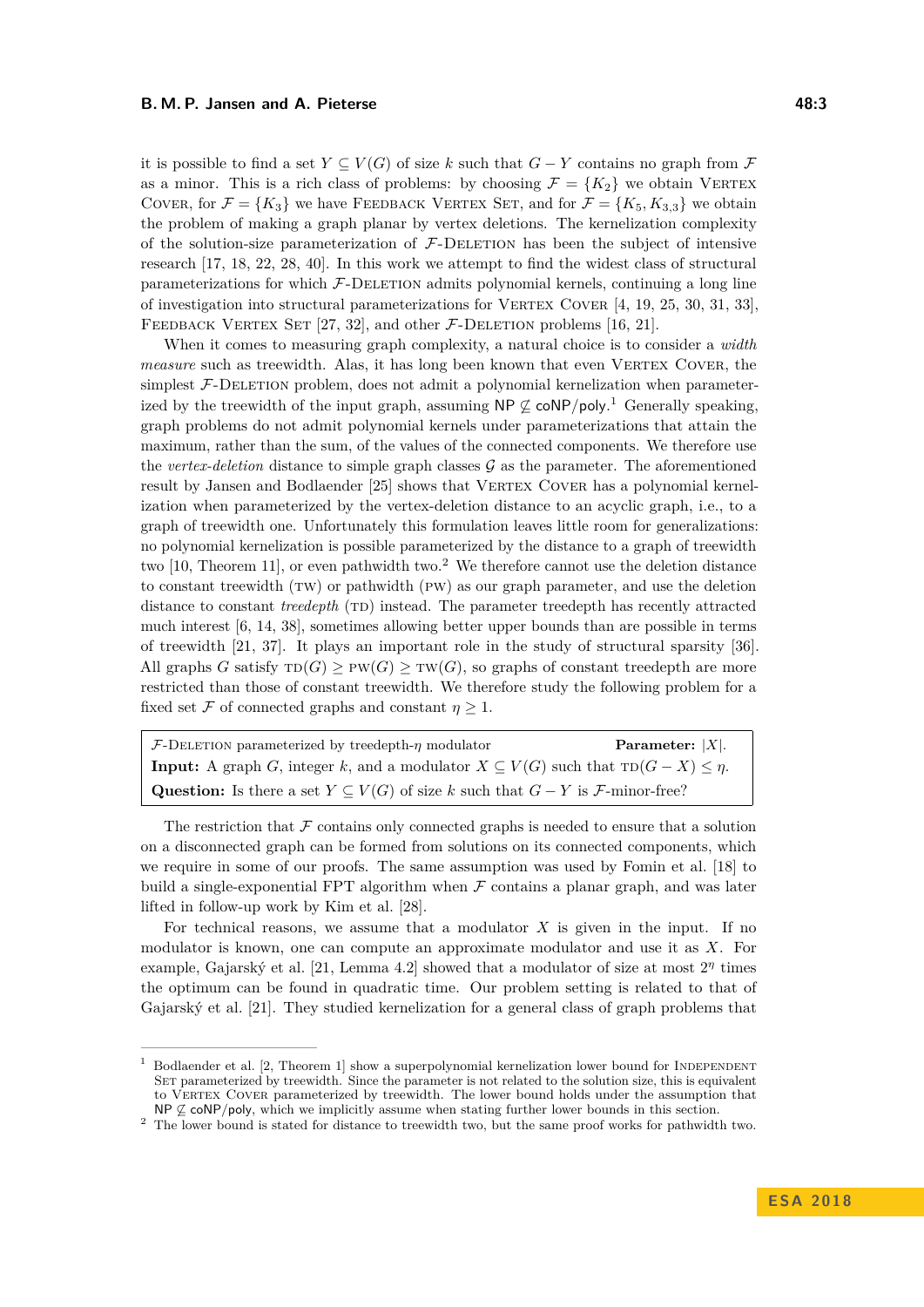#### **48:4 Polynomial Kernels for Hitting Forbidden Minors under Structural Parameterizations**

includes  $F$ -DELETION, parameterized by a constant-treedepth modulator, but under the additional restriction that the input graph has bounded expansion or is nowhere dense. Under this severe restriction they obtained kernelizations of linear size for a wide range of problems. This prompted Somnath Sikdar during the 2013 Workshop on Kernelization [\[9\]](#page-12-14) to ask which types of problems admit polynomial kernelizations in *general graphs*, when parameterized by a constant-treedepth modulator; we address this question in this work.

**Our results.** Our main result proves the existence of polynomial kernelizations for  $\mathcal{F}$ -DELETION parameterized by a modulator whose removal leaves a graph of constant treedepth.

<span id="page-3-0"></span>I **Theorem 1.** *For every fixed finite set* F *of connected graphs and every constant η, the* F-Deletion *problem parameterized by a treedepth-η modulator has a polynomial kernelization.*

This answers a question posed by Bougeret and Sau [\[4\]](#page-12-10) (cf. [\[5\]](#page-12-15)). They obtained polynomial kernels for VERTEX COVER parameterized by a constant-treedepth modulator, and asked whether their result can be extended to the FEEDBACK VERTEX SET problem. As FEEDBACK VERTEX SET is an F-DELETION problem for  $\mathcal{F} = \{K_3\}$ , Theorem [1](#page-3-0) shows that this is indeed the case. Theorem [1](#page-3-0) greatly generalizes an earlier result of Fomin, Jansen, and Pilipczuk [\[16,](#page-12-9) Corollary 1, who proved that F-DELETION parameterized by a *vertex cover* has a polynomial kernel for every fixed  $\mathcal{F}$ ; note that a vertex cover is precisely a treedepth-1 modulator.

Our kernelization is fully explicit and does not depend on protrusion replacement techniques or well-quasi-ordering, which are sources of algorithmic non-constructivity in other works [\[17,](#page-13-8) [18\]](#page-13-9) on kernelization for  $\mathcal{F}\text{-}\text{DELETION}$ . Moreover, our general theorem allows  $\mathcal F$ to be any set of connected graphs, including nonplanar ones. In contrast, the kernelization for the solution-size parameterization by Fomin et al. [\[18\]](#page-13-9) only applies when  $\mathcal F$  contains at least one planar graph. Hence they only capture problems where, after removing a solution, the remaining graph has constant treewidth [\[39\]](#page-14-7). In our case, even though the parameter value is expressed in terms of a modulator to a graph of constant treedepth and therefore constant treewidth, the graphs that result after removing an optimal solution may have unbounded treewidth. This occurs, for example, when using  $\mathcal{F} = \{K_5, K_{3,3}\}\)$  to capture the VERTEX PLANARIZATION problem. (Whether the solution-size parameterization of VERTEX PLANARIZATION has a polynomial kernel is a notorious open problem [\[18\]](#page-13-9).)

The degree of the polynomial in the kernel size bound grows very quickly with *η*. We prove that this is unavoidable, even for the simplest case of VERTEX COVER.

<span id="page-3-1"></span>**Theorem 2** ( $\star$ ). *For every*  $\eta \geq 6$ , *the* VERTEX COVER *problem parameterized by the size of a given treedepth-η modulator X does not admit a kernelization of bitsize*  $\mathcal{O}(|X|^{2^{n-4}-\varepsilon})$ *for any*  $\varepsilon > 0$ *, unless*  $\textsf{NP} \subseteq \textsf{coNP/poly}.$ 

**Techniques.** To obtain a polynomial kernel for an instance  $(G, X, k)$  of  $\mathcal{F}\text{-DEEATION}$ , the main challenge is to understand how the connected components  $\mathcal{C}$  of  $G - X$  interact through their connections to the modulator *X*. Using the language of labeled minors, we analyze how minor models of a forbidden graph in  $\mathcal F$  may intersect the various components of  $G - X$ . Using these insights, we are able to characterize which components of  $\mathcal C$  affect the structure of optimal solutions in an essential way. On a high level, the kernelization strategy is as follows. We use the fact that a single constant-treedepth component can be analyzed efficiently, to identify a subset C' of C that contains  $|X|^{O(1)}$  essential components under our characterization. We prove that the remaining ones can be safely removed, because their interaction with the rest of the instance can be ignored. Formally speaking, we show that any optimal solution on  $G' := G[X \cup \bigcup_{C \in \mathcal{C}'} C]$  can be lifted to a solution on  $G$  by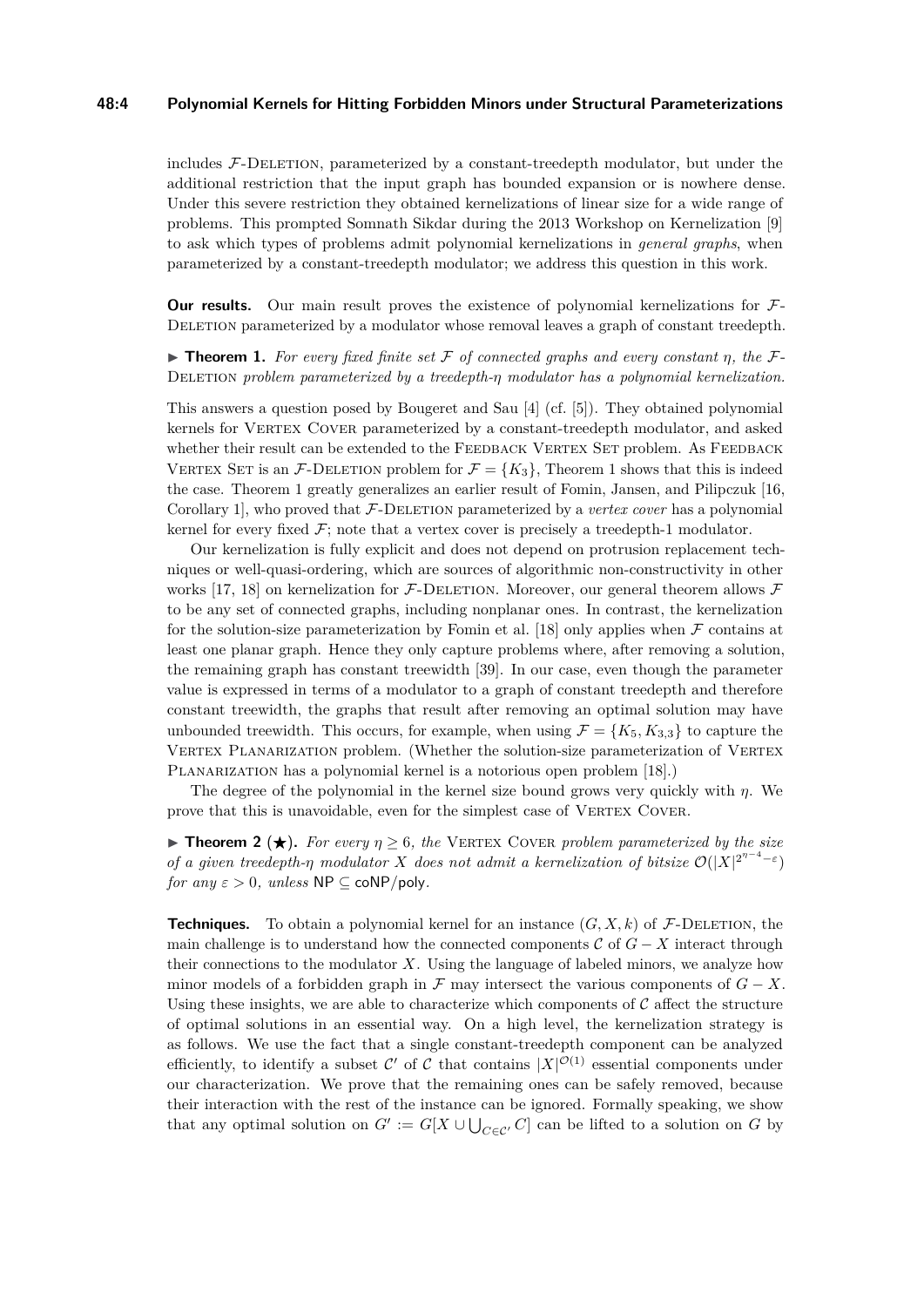including  $\Delta = \sum_{C \in \mathcal{C} \setminus C'} \text{OPT}_{\mathcal{F}}(C)$  additional vertices:  $(G, X, k)$  is a YES-instance if and only if  $(G', X, k - \Delta)$  is. This effectively shows that there is an optimal solution *Y* on *G* in which the non-essential components act in isolation: *Y* does not delete more vertices from such a component *C*, than would be deleted by a solution on the graph *G*[*C*].

The overall kernelization follows straight-forwardly from this pruning of non-essential components by a recursive approach, similarly as in earlier work [\[4,](#page-12-10) [21\]](#page-13-7). The main challenge is therefore to understand which components are essential and which are not, and this is where our contribution lies. We present a stand-alone combinatorial lemma that captures our key insight in this direction. To state it, we introduce some terminology.

We work with a nonstandard notion of labeled graphs. For a finite set *X*, an *X-labeled graph* is a graph in which each vertex is assigned a (possibly empty) subset of *X* as its labelset; we stress that multiple vertices may carry the same label on their labelset. The minor relation on graphs extends to labeled graphs in a natural way: a labeled graph *H* is a minor of a labeled graph *G*, if *H* can be obtained from *G* by repeatedly deleting an edge, deleting a vertex, deleting a label from the labelset of a vertex, or contracting an edge. When contracting an edge  $\{u, v\}$  into a single vertex *w*, the labelset of *w* is formed as the union of the labelsets of *u* and *v*.

For a collection S of vertex subsets of an *X*-labeled graph *C*, and a set of *X*-labeled graphs Q, we say that all  $Y \in \mathcal{S}$  *leave a* Q-minor in C, if for all  $Y \in \mathcal{S}$  the graph  $C - Y$ contains some graph  $H \in \mathcal{Q}$  as a labeled minor. We say that a set  $\mathcal{Q}$  of X-labeled graphs is *θ*-saturated for an integer *θ*, if for each subset  $X' \subseteq X$  of size *θ*, the graph consisting of one vertex with labelset  $X'$  belongs to  $\mathcal{Q}$ . Our main lemma states that if all optimal solutions to F-DELETION on C leave a  $\mathcal{Q}$ -minor for some suitably saturated  $\mathcal{Q}$ , then there is a small subset  $\mathcal{Q}^*$  for which the same holds.

<span id="page-4-0"></span> $\blacktriangleright$  **Lemma 3** (Main lemma  $\bigstar$ ). Let F be a finite set of (unlabeled) connected graphs, let X *be a set of labels, let*  $\mathcal Q$  *be a* ( $\min_{H \in \mathcal F} |V(H)|$ )*-saturated set of connected X-labeled graphs of at most*  $\max_{H \in \mathcal{F}} |E(H)| + 1$  *vertices each, and let C be an X-labeled graph. If all optimal solutions to*  $\mathcal{F}\text{-}\mathrm{DELETION}$  *on*  $C$  *leave* a  $Q\text{-}minor$ *, then there is a subset*  $Q^* \subset Q$  *whose size depends only on*  $(F, \text{TD}(C))$ *, such that all optimal solutions leave a*  $Q^*$ -minor.

In several aspects, the statement in the lemma is best-possible. In particular, we will show in Section [3](#page-6-0) that the dependence of the size of  $\mathcal{Q}^*$  on  $TD(G)$  rather than  $TW(G)$  is essential and that the precondition that  $\mathcal Q$  is  $\mathcal O(1)$ -saturated cannot be avoided.

Lemma [3](#page-4-0) is the cornerstone in our understanding of which components of *G* − *X* are essential. In our applications of the lemma, the graph *C* consists of a connected component of *G* − *X* whose labels encode the adjacency of those vertices to the modulator *X*. The set Q contains potential fragments of models of forbidden  $F$ -minors, again labeled by adjacency to *X*, which we may be interested in destroying in *C* so that connections through *X* cannot form  $\mathcal{F}\text{-minors with fragments that remain in other components of }G - X$ . The lemma then essentially says that if it is not possible to select a solution that deletes a minimum number of vertices from C while simultaneously destroying all fragments in  $\mathcal{Q}$ , then there is a bounded-size subset of fragments  $\mathcal{Q}^*$  that cannot all be destroyed by such a solution. The full importance of Lemma [3](#page-4-0) will become clear in Section [4.](#page-7-0)

**Organization.** Section [2](#page-5-0) provides basic preliminaries. In Section [3,](#page-6-0) we give some of the main ideas of the proof of Lemma [3.](#page-4-0) In Section [4](#page-7-0) we show how Theorem [1](#page-3-0) follows from a procedure that identifies relevant components. We give the procedure and its correctness proof later in the same section, while relying on Lemma [3.](#page-4-0)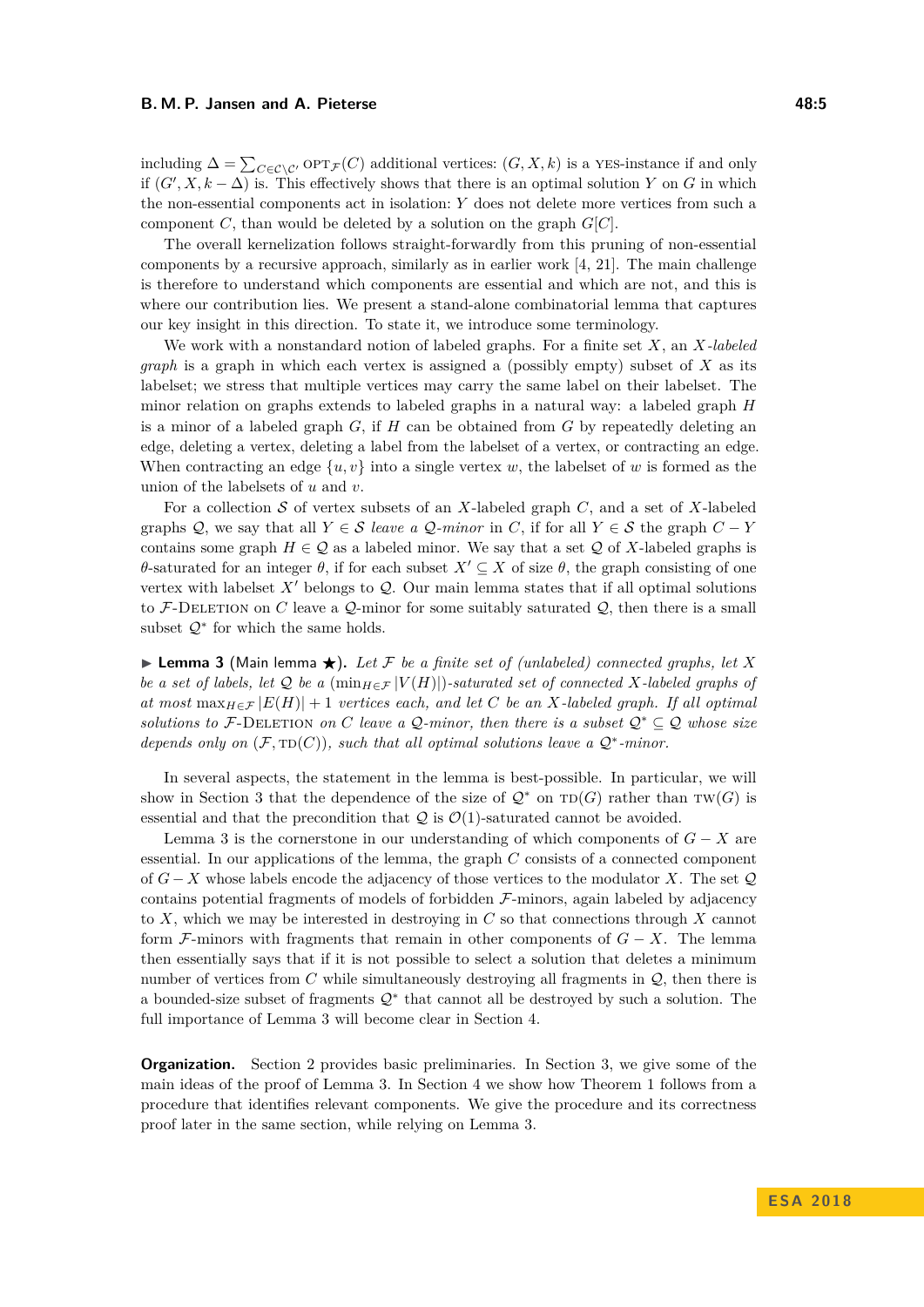#### **48:6 Polynomial Kernels for Hitting Forbidden Minors under Structural Parameterizations**

The proof of Lemma [3](#page-4-0) is very technical and requires us to develop a framework for analyzing minor models in boundaried labeled graphs. This proof, together with the proofs of other statements marked  $(\star)$ , can be found in the full version [\[26\]](#page-13-0).

## <span id="page-5-0"></span>**2 Preliminaries**

For a positive integer *n* we use [*n*] as a shorthand for  $\{1, \ldots, n\}$ . For a set *S*, let  $2^S$  denote the set of all subsets of *S*. All graphs we consider are finite, undirected, and simple. A graph *G* consists of a vertex set  $V(G)$  and edge set  $E(G) \subseteq {V(G) \choose 2}$ . The open neighborhood of a vertex *v* is denoted  $N_G(v)$ . For a vertex set  $S \subseteq V(G)$ , its open neighborhood is  $N_G(S) := \bigcup_{v \in S} N_G(v) \setminus S$ . For an edge  $\{u, v\}$  in a graph *G*, *contracting*  $\{u, v\}$  results in the graph  $G'$  obtained from  $G$  by removing  $u$  and  $v$ , and replacing them by a new vertex  $w$ with  $N_{G'}(w) = N_G({u, v})$ . For a vertex set  $S \subseteq V(G)$ , we use  $G - S$  to denote the graph obtained from *G* by deleting all vertices in *S* and their incident edges. The subgraph of *G* induced by vertex set *S* is denoted *G*[*S*].

<span id="page-5-2"></span>► **Definition 4** (treedepth). Treedepth is defined as follows. The trivial one-vertex graph has treedepth 1. The treedepth of a disconnected graph *G* with connected components  $C^1, \ldots, C^t$ is max<sub>*i*∈[*t*]</sub>  $\text{TD}(C^i)$ . The treedepth of a connected graph *G* is  $\min_{v \in V(G)} \text{TD}(G - \{v\}) + 1$ .

 $\triangleright$  **Definition 5** (labeled graph). Let *X* be a set. An *X-labeled graph G* is a graph *G* together with label function  $L_G: V(G) \to 2^X$ , assigning a (potentially empty) subset of labels to each vertex in *G*. The labeled graph *G* is  $\theta$ -restricted if each vertex has at most  $\theta$  labels.

If an edge  $\{u, v\}$  is contracted in a labeled graph *G* to obtain a new vertex *w*, then the labelset of *w* is defined as  $L_G(u) \cup L_G(v)$ .

<span id="page-5-1"></span> $\triangleright$  **Definition 6** (minor model). A *minor model* of a graph *H* in a graph *G* is a mapping  $\varphi: V(H) \to 2^{V(G)}$  assigning a *branch set*  $\varphi(v) \subseteq V(G)$  to each vertex  $v \in V(H)$ , such that: *G*[ $\varphi$ (*v*)] is nonempty and connected for all  $v \in V(H)$ ,

 $\varphi(v) \cap \varphi(u) = \emptyset$  for all  $u \neq v \in V(H)$ , and

if  $\{u, v\} \in E(H)$ , then there exist  $u' \in \varphi(u)$  and  $v' \in \varphi(v)$  such that  $\{u', v'\} \in E(G)$ . The third condition implies that one can find an *edge mapping*  $\psi$ :  $E(H) \rightarrow E(G)$  such that: For all  $\{u, v\} \in E(H)$ , edge  $\psi(\{u, v\})$  has one endpoint in  $\varphi(u)$  and the other in  $\varphi(v)$ . We will often use the existence of this edge mapping in our proofs.

For  $S \subseteq V(H)$  we define  $\varphi(S) := \bigcup_{v \in S} \varphi(v)$ , and we define  $\varphi(V(H))$  as the *range* of the minor model. A minor model  $\varphi$  of *H* in *G* is called *minimal* if no minor model  $\varphi'$  exists with  $\varphi'(V(H)) \subsetneq \varphi(V(H)).$ 

▶ **Definition 7** (labeled minor model). A *labeled minor model* of an *X*-labeled graph *H* in an *X*-labeled graph *G* is a mapping  $\varphi$  as in Definition [6,](#page-5-1) that additionally satisfies the following: for all  $v \in V(H)$  and  $\ell \in L_H(v)$  there exists  $v' \in \varphi(v)$  such that  $\ell \in L_G(v')$ .

If *G* contains a (labeled) minor model of *H*, then we say that *G* contains *H* as a (labeled) minor and denote this as  $H \leq_m G$ . Observe that *G* contains *H* as a (labeled) minor if and only if *H* can be obtained from *G* by deleting edges and vertices (and potentially labels), and contracting edges.

<span id="page-5-3"></span>**► Lemma 8 (★).** Let G and H be unlabeled graphs, let  $X \subseteq V(G)$ , and let  $\varphi$  be a minimal *minor model of H in G. Then*  $\varphi(V(H))$  *intersects at most*  $|X| + |V(H)| + |E(H)|$  *connected components of*  $G - X$ *.*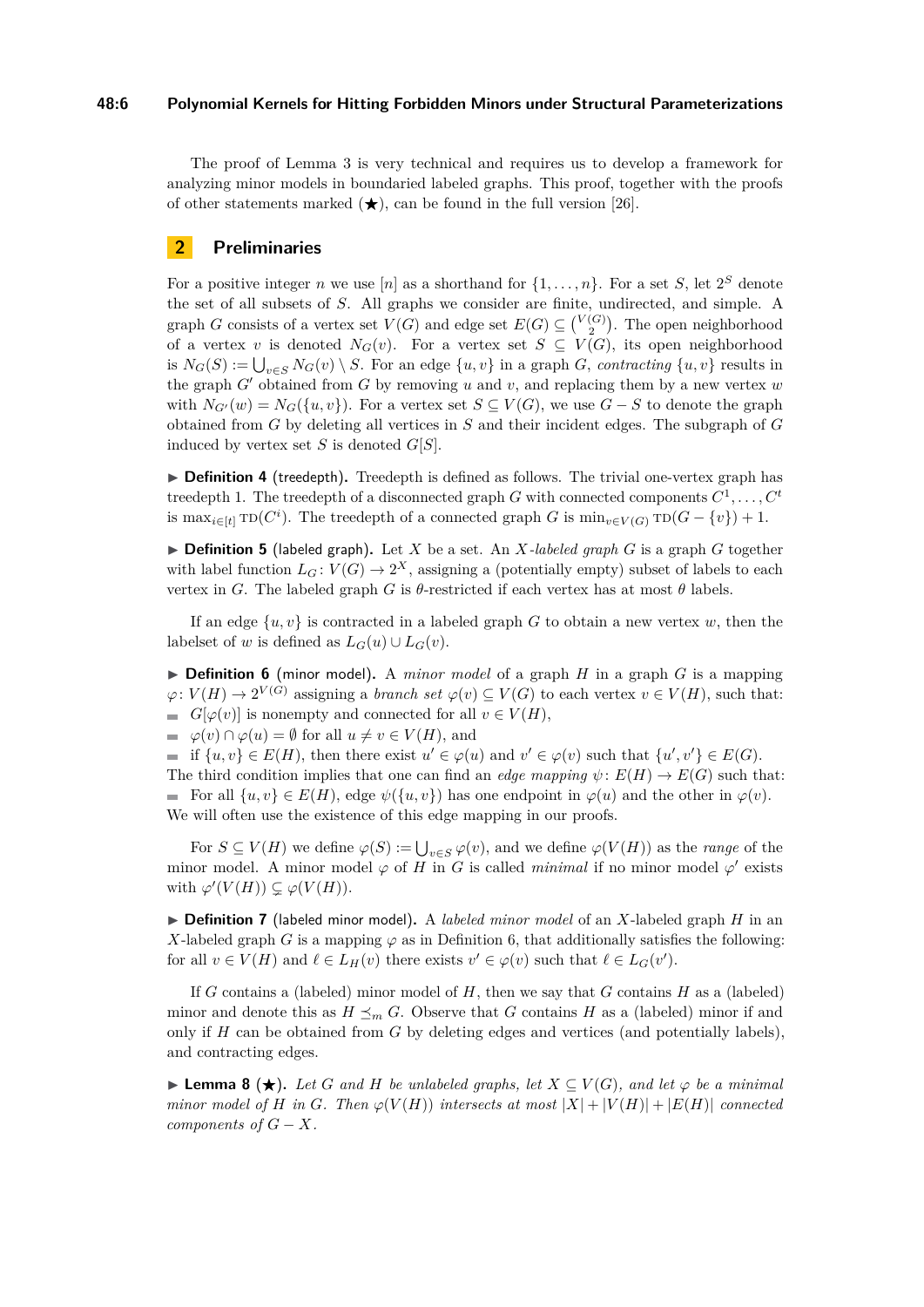<span id="page-6-1"></span>

**Figure 1** Two constructions of graphs and sets Q for  $n = 4$ , where no optimal F-deletion breaks Q. but for any  $Q \in \mathcal{Q}$  there exists an optimal F-deletion breaking  $\mathcal{Q} \setminus Q$ . Top: any solution breaking both F and Q (white vertices at the top) is larger than  $\text{OPT}_{\mathcal{F}}$ , but for any  $Q \in \mathcal{Q}$  there is a solution of size  $\text{OPT}_{\mathcal{F}}$  breaking both  $\mathcal{F}$  and  $\mathcal{Q} \setminus \{Q\}$  (white vertices at the bottom).

We denote the size of an optimal  $\mathcal{F}\text{-}\mathrm{DEL}$  FION solution on *G* by  $\mathrm{OPT}_{\mathcal{F}}(G)$ , and the set of optimal solutions by  $\text{OPTSOL}_{\mathcal{F}}(G)$ . In our bounds, we use the notation  $\mathcal{O}_z(1)$  for some identifier(s) *z* to denote a constant that only depends on *z*.

<span id="page-6-2"></span>**I Lemma 9 (** $\star$ **).** Let F be a fixed set of (unlabeled) graphs, let  $\eta \geq 1$  be a constant, and *let X be a set. For any set*  $Q$  *of X-labeled graphs and host graph C with*  $TD(C) \leq \eta$ *, one can: compute*  $\text{OPT}_{\mathcal{F}}(C)$  *in*  $\mathcal{O}_{\mathcal{F},\eta}(|V(C)|)$  *time;*  $\sim$ 

*determine whether there is a solution*  $Y \in \text{OPTSOL}_{\mathcal{F}}(C)$  *such that*  $C-Y$  *contains no graph from*  $Q$  *as a labeled minor, in time*  $f(L, \sum_{H \in Q} |V(H)|, \eta) \cdot |V(C)|$  *for some function*  $f$ *.* 

*Here L equals the number of elements of X that appear in the labelset of at least one vertex in at least one graph of* Q*.*

## <span id="page-6-0"></span>**3 Overview of the main lemma**

In this section we discuss Lemma [3,](#page-4-0) whose long and technical proof is deferred to the full version. The strength of the lemma comes from the fact that the bound on |Q<sup>∗</sup> | is *independent* of the size of the graph *C* and of the number of labels |*X*| used on labelsets of vertices of *C*.

The statement of Lemma [3](#page-4-0) is best-possible in several ways. First of all, the dependence of  $|Q^*|$  on TD(*G*) instead of TW(*G*) is essential. In Figure [1](#page-6-1) (left), a construction of a graph of treewidth 2 together with a set  $Q$  is shown. In this graph, no optimal  ${K_2}$ -deletion (VERTEX COVER) breaks all graphs in  $\mathcal{Q}$ . However, for any  $Q \in \mathcal{Q}$  there is an optimal vertex cover breaking  $Q \setminus \{Q\}$ . The example in Figure [1](#page-6-1) can easily be extended to arbitrary *n*, showing that there is a set  $\mathcal{Q}$  with  $|\mathcal{Q}| = n$  such that no optimal vertex cover breaks  $\mathcal{Q}$ , yet there is no  $\mathcal{Q}^* \subsetneq \mathcal{Q}$  such that no optimal vertex cover breaks  $\mathcal{Q}^*$ . Since  $|\mathcal{Q}|$  is not bounded in terms of  $TW(G) = 2$  and  $\mathcal{F} = \{K_2\}$ , this shows that  $TD(G)$  cannot be replaced by  $TW(G)$ .

Secondly, the assumption that Q is  $(\min_{H \in \mathcal{F}} |V(H)|)$ -saturated cannot be avoided already for  $\mathcal{F} = \{K_3\}$  (corresponding to FEEDBACK VERTEX SET). In Figure [1](#page-6-1) (right) we show an example of a graph of treedepth 4 and a set  $Q$  of size  $2n + 2$  that consist of single vertices of two labels each, where we again cannot properly bound the size of Q<sup>∗</sup> . The example is shown for  $n = 4$  but can easily be generalized to arbitrary *n*, without increasing the treedepth. For any  $\mathcal{Q}^* \subsetneq \mathcal{Q}$  there exists an optimal F-deletion breaking  $\mathcal{Q}^*$ , while  $|\mathcal{Q}|$  is not bounded in terms of  $TD(G)$  and F.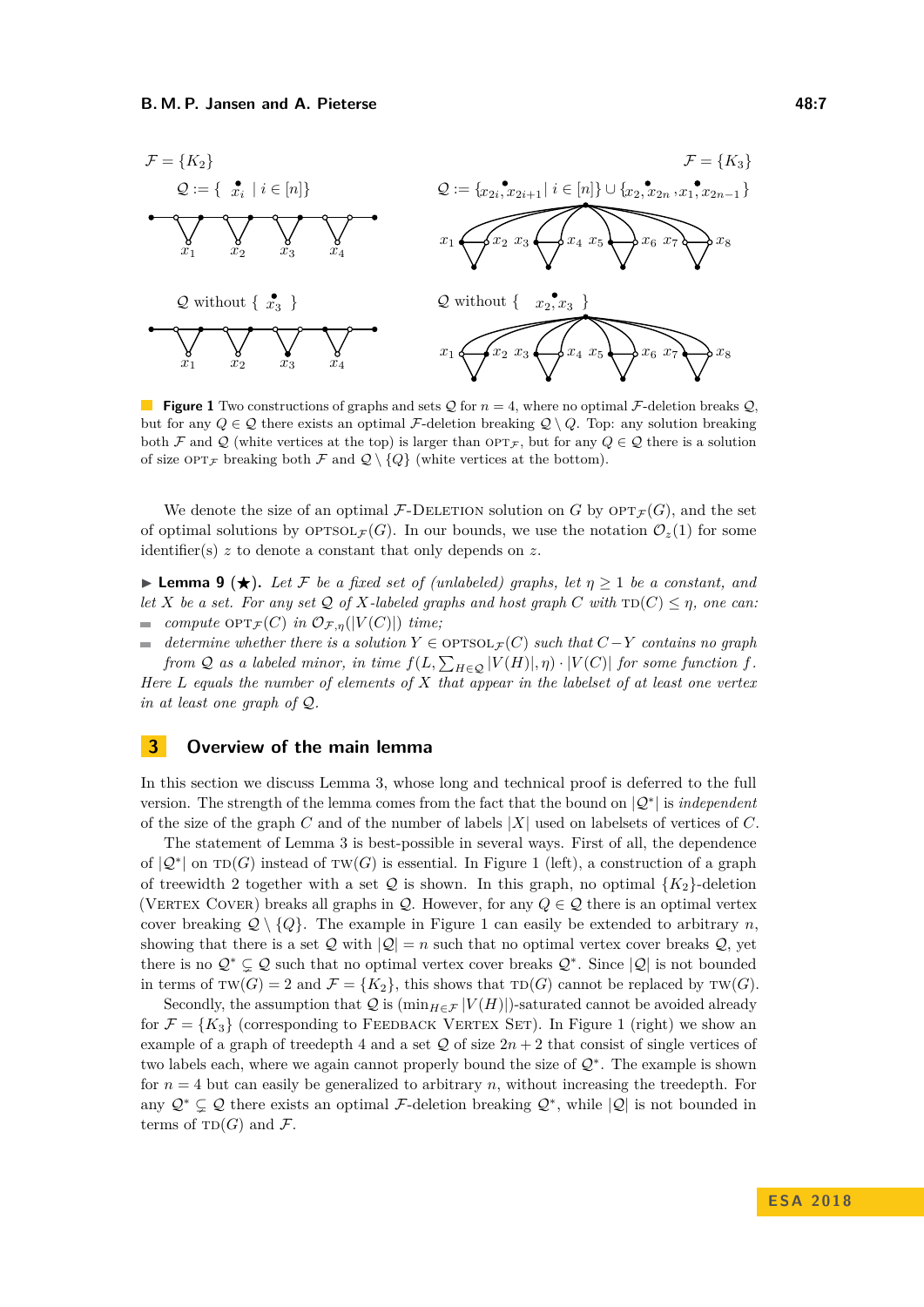#### **48:8 Polynomial Kernels for Hitting Forbidden Minors under Structural Parameterizations**

The proof of Lemma [3](#page-4-0) follows an inductive strategy that mimics how a recursive algorithm would solve  $F$ -DELETION on a bounded-treedepth graph  $C$ . We pick a vertex  $v$  whose removal decreases the treedepth, and branch on whether  $v$  is part of the solution or not. If so, we remove *v* and recurse on a graph of smaller treedepth; if not, then we continue looking for solutions in which *v* is forbidden to be removed. The process builds up a set *S* with the property that removing *S* decreases the treedepth by |*S*|, and we are only interested in solutions disjoint from *S*. This proceeds while  $C-S$  remains connected; the branching depth is bounded since  $|S| \leq \text{TD}(C)$ . When  $C-S$  becomes disconnected, we must take a more involved approach. We recurse on each of the connected components of  $C-S$  separately and find  $\mathcal{F}\text{-}\text{DELETION}$  solutions there. But solutions for different components of  $C-S$ may not combine into a solution for  $C$ , since various fragments of  $\mathcal{F}\text{-minors}$  left behind in different components of  $C - S$ , may be combined through their connections to *S* to form a forbidden minor. For this reason, when we recurse on connected components of *C* − *S* we place additional restrictions on the solutions chosen there, to ensure they also break *fragments* of F-minors in such a way that the solutions can be properly combined.

Our approach to bound the size of  $\mathcal{Q}^*$  is built on top of this inductive strategy. While branching over various ways to form an  $F$ -DELETION solution, we additionally branch on what fragments of labeled  $\mathcal{Q}$ -minors are left behind by the solution in the various components of  $C-S$ . By exploiting the saturatedness of Q in a crucial way, we obtain the desired bound on |Q<sup>∗</sup> |. The formalization of these ideas requires an extensive theory of how fragments of a forbidden minor in various components of *C* − *S* may combine to form a forbidden minor in *C*, which is developed in Appendix B of the full version of the paper.

## <span id="page-7-0"></span>**4 Kernelization for F-Deletion**

In this section we describe the recursive approach to kernelize the  $F$ -DELETION problem using a constant-treedepth modulator. The correctness of this strategy will crucially depend on Lemma [3.](#page-4-0) Lemma [10](#page-7-1) identifies essential components in the input.

<span id="page-7-1"></span>**Lemma 10.** Let F be a finite set of connected graphs and let  $\eta > 1$  be a constant. There *is a polynomial-time algorithm that, given a graph G* along with a modulator  $X \subseteq V(G)$  such  $that \text{TD}(G - X) \leq \eta$ , outputs an induced subgraph G' of G together with an integer  $\Delta$  such *that*  $\text{OPT}_{\mathcal{F}}(G) = \text{OPT}_{\mathcal{F}}(G') + \Delta$  *and*  $G' - X$  *has at most*  $|X|^{O_{\mathcal{F},\eta}(1)}$  *connected components.* 

Before proving this lemma, we show how it implies Theorem [1.](#page-3-0)

**Figure [1.](#page-3-0)** For every fixed finite set F of connected graphs and every constant  $\eta$ , the F-Deletion *problem parameterized by a treedepth-η modulator has a polynomial kernelization.*

**Proof.** Consider an input  $(G, X, k)$  to F-DELETION. The proof is by induction on  $\eta$ .

 $(\eta = 1)$  If  $\text{TD}(G - X) = 1$ , then  $G - X$  is an independent set and any connected component of  $G - X$  contains one vertex. Apply Lemma [10](#page-7-1) to find an induced subgraph  $G<sup>0</sup>$ of *G* and integer  $\Delta$  such that  $\mathrm{OPT}_{\mathcal{F}}(G) = \mathrm{OPT}_{\mathcal{F}}(G') + \Delta$ , which implies that  $(G, X, k)$ has answer yes if and only if  $(G', X, k - \Delta)$  has answer yes. Now  $G' - X$  has  $|X|^{O_{\mathcal{F},1}(1)}$ single-vertex connected components. It follows that  $G' - X$  has at most  $|X| + |X|^{\mathcal{O}_{\mathcal{F},1}(1)}$ vertices, which is polynomial in |*X*| for fixed  $\mathcal{F}$ . Hence  $(G', X, k - \Delta)$  forms a polynomial kernel.

 $(n > 1)$  For  $n > 1$ , we apply Lemma [10](#page-7-1) on the input  $(G, X, k)$  and find *G'* and  $\Delta$  as above. We will augment the modulator *X* into a superset  $X'$  to ensure that  $\text{TD}(G'-X') < \eta$ . To this end, we consider each connected component *C* of  $G' - X$ . If *C* consists of a single vertex then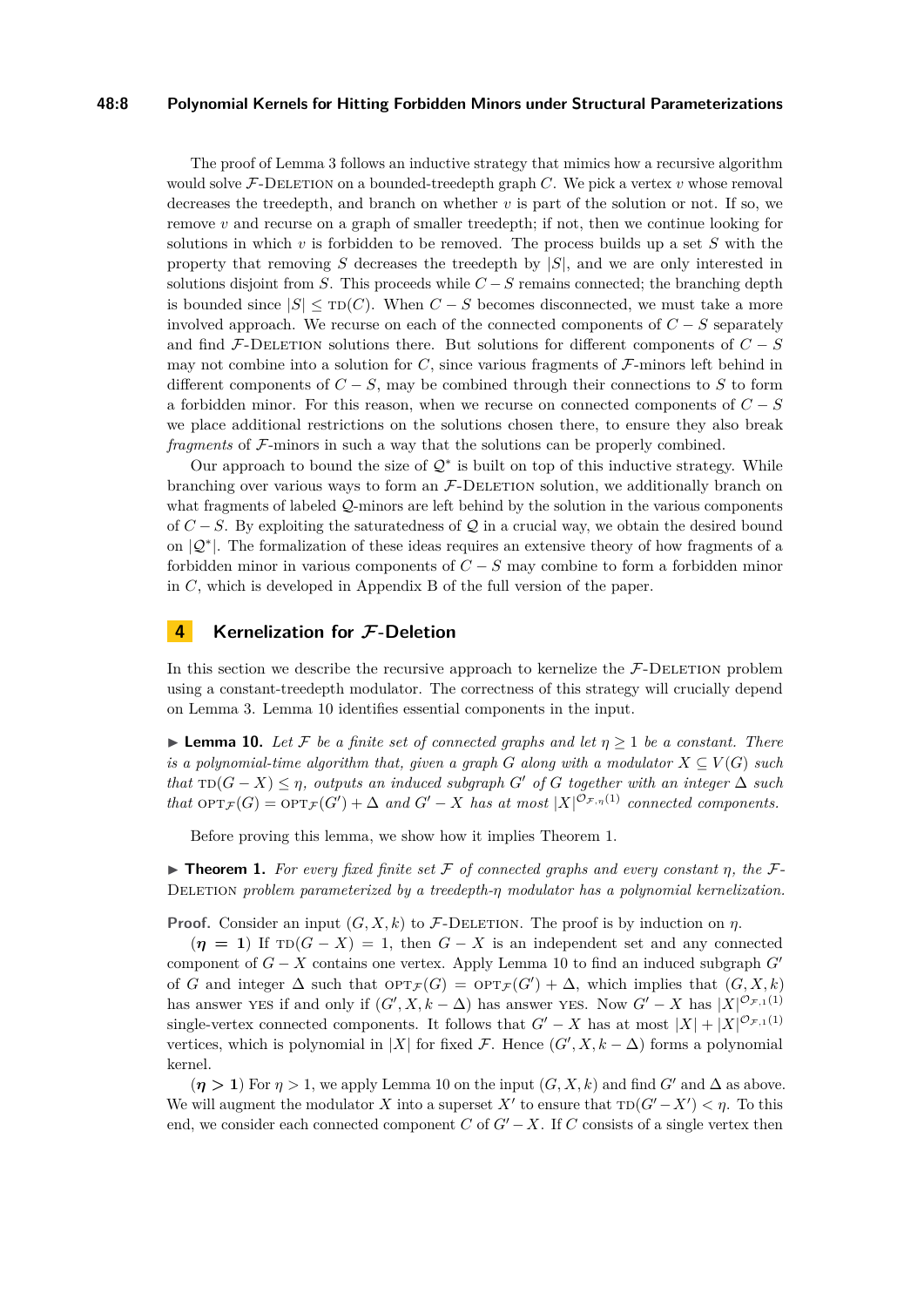its treedepth is already smaller than  $\eta > 1$ . Otherwise, C is a connected graph with more than one vertex, and by Definition [4](#page-5-2) there is a vertex  $x_C$  such that  $TD(C - \{x_C\}) < TD(C)$ . Since the TREEDEPTH problem parameterized by the target width is fixed-parameter tractable [\[38\]](#page-14-4). and  $\eta$  is a constant, we can find such a vertex  $x_C$  by trying all options for  $x_C$  and computing the treewidth of the resulting graph in  $f(\eta) \cdot n^{\mathcal{O}(1)}$  time. (Alternatively, we can compute a treedepth-decomposition of *C* using the algorithm of Reidl et al. [\[38\]](#page-14-4) and take its root as  $x_C$ .) We initialize  $X'$  as  $X$ . For each component  $C$  of  $G' - X$  with treedepth larger than one, we add the corresponding treedepth-decreasing vertex  $x_C$  to  $X'$ .

Since Lemma [10](#page-7-1) guarantees that the number of connected components of  $G' - X$  is polynomial in |*X*| for fixed  $\mathcal F$  and  $\eta$ , the resulting modulator  $X'$  has size polynomial in |*X*|. Moreover, it guarantees that  $\text{TD}(G'-X') < \eta$ . Hence we now have an instance  $(G', X', k-\Delta)$ of F-DELETION parameterized by a treedepth- $(\eta - 1)$  modulator, with the same answer as  $(G, X, k)$ . We apply the kernel for the parameterization by a treedepth- $(\eta - 1)$  modulator, which outputs an instance  $(G^*, X^*, k^*)$  with the same answer as  $(G', X', k - \Delta)$  and therefore as  $(G, X, k)$ . By induction, the size of  $G^*$  is bounded by some polynomial in  $|X'|$ , which in turn is bounded by a polynomial in |X|. Hence  $G^*$  has size  $|X|^{O_{\mathcal{F},\eta}(1)}$  for some suitably chosen constant, and we output  $(G^*, X^*, k^*)$  as the result of the kernelization.

Now we prove Lemma [10.](#page-7-1)

**Proof of Lemma [10.](#page-7-1)** Let C be the connected components of  $G - X$ . To reduce their number, we have a single reduction rule stated in terms of labeled graphs. With each connected component  $C \in \mathcal{C}$ , we naturally associate an *X*-labeled graph  $C_L$  by assigning a vertex  $v \in V(C)$  the labelset  $N_G(v) \cap X$ . We are interested in which of these labeled graphs have optimal  $\mathcal{F}\text{-}\text{DELETION}$  solutions that also hit certain fragments of potential  $\mathcal{F}\text{-}\text{minor}$ models. We therefore define a set H which is a superset of the relevant fragments. We use  $||\mathcal{F}||$ as a shorthand for  $\max_{H \in \mathcal{F}} |V(H)|$ . Let H consist of the connected  $\|\mathcal{F}\|$ -restricted X-labeled graphs that have at most  $m_F := \max_{H \in \mathcal{F}} |E(H)|$  edges. We consider two X-labeled graphs to be identical if there is an isomorphism between them that respects the labelsets.

► Claim 11.  $|\mathcal{H}| \in |X|^{\mathcal{O}_{\mathcal{F}}(1)}$ .

**Proof.** Graphs in H have at most  $m_F + 1$  vertices. There are less than  $2^{(m_F + 1)^2}$  distinct choices for the graph structure of a member of  $H$ , since there are less than  $2^{n^2}$  different *n*-vertex graphs. For each vertex, there are less than  $(|X|+1)^{||\mathcal{F}||}$  choices for a labelset of size at most  $\|\mathcal{F}\|$ . Hence each graph structure *H* can appear with less than  $((|X| + 1)^{\|\mathcal{F}\|})^{|V(H)|} \le$  $(|X|+1)^{||\mathcal{F}||\cdot(m_{\mathcal{F}}+1)}$  different choices of labeling function, giving an overall bound  $|\mathcal{H}| \leq$  $2^{(m_{\mathcal{F}}+1)^2} \cdot (|X|+1)^{\|\mathcal{F}\| \cdot (m_{\mathcal{F}}+1)}$  that is polynomial in  $|X|$ .

Choose  $\gamma \in \mathcal{O}_{\mathcal{F},n}(1)$  such that Lemma [3](#page-4-0) guarantees that for this choice of  $\mathcal F$  and the treedepth bound *η*, one can always find  $\mathcal{Q}^* \subseteq \mathcal{Q}$  of size at most  $\gamma$ . Let  $\rho := |X| +$  $\max_{H \in \mathcal{F}}(|V(H)| + |E(H)|)$ , and  $\tau := |X| + 1 + \gamma \cdot \rho \in \mathcal{O}_{\mathcal{F},\eta}(|X|)$ . Consider the following marking procedure.

**► Procedure 12.** For each set  $Q ⊆ H$  of size at most  $\gamma$ , do the following. Let

 $C_Q := \{C \in \mathcal{C} \mid \forall Y \in \text{OFTSOL}_{\mathcal{F}}(G[C]) : C_L - Y \text{ has a graph from } Q \text{ as a labeled minor}\}.$ 

*Mark*  $\tau$  *arbitrarily chosen components from*  $C_{\mathcal{Q}}$ , *or mark all of them if there are fewer than*  $\tau$ .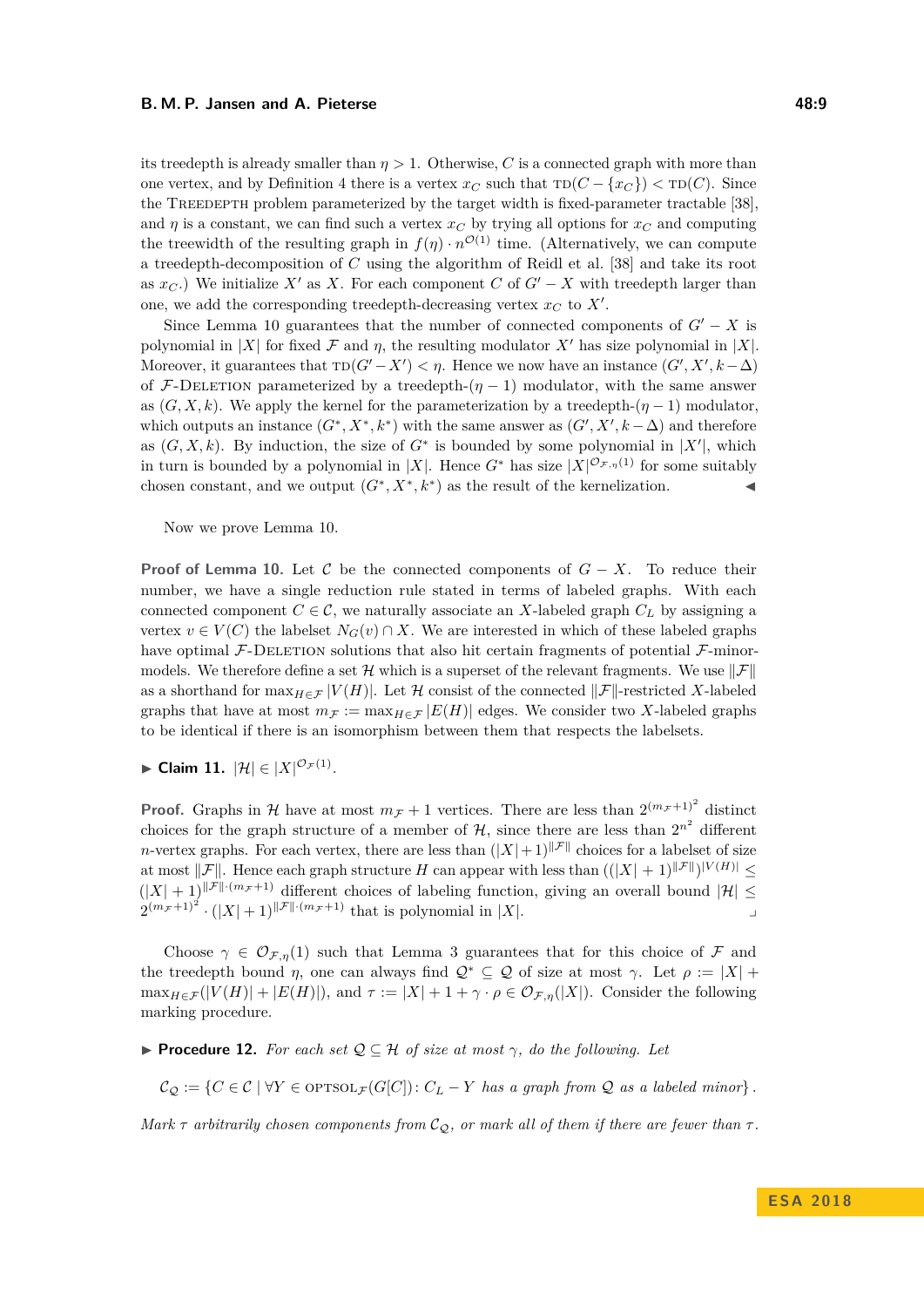#### **48:10 Polynomial Kernels for Hitting Forbidden Minors under Structural Parameterizations**

Let  $\mathcal{C}' \subseteq \mathcal{C}$  denote the marked components,  $G' := G[X \cup \bigcup_{C \in \mathcal{C}'} C]$ , and let  $\Delta :=$  $\sum_{C \in \mathcal{C} \setminus \mathcal{C}'}$  opt $\tau_{\mathcal{F}}(G[C])$ . The procedure can be executed in polynomial time, using variants of Courcelle's theorem to find the sets  $\mathcal{C}_{\mathcal{Q}}$ . We explain how this is done in Lemma [9.](#page-6-2) Since  $\gamma \in \mathcal{O}_{\mathcal{F},\eta}(1)$ , the number of subsets of H over which we iterate is polynomial in  $|\mathcal{H}|$ and therefore in |*X*|. Since the graphs in  $\mathcal Q$  are  $\|\mathcal F\|$ -restricted, the number of labels involved is constant for fixed  $\mathcal F$  and  $\eta$ , and therefore Lemma [9](#page-6-2) guarantees a polynomial running time.

► Claim 13.  $|C'|$   $\leq |X|^{O_{\mathcal{F},\eta}(1)}$ .

**Proof.** The procedure loops over  $|X|^{O_{\mathcal{F},\eta}(1)}$  subsets Q. For each such set, we mark at  $\text{most } \tau = |X| + 1 + \gamma \cdot \rho \in \mathcal{O}_{\mathcal{F},\eta}(|X|) \text{ components.}$ 

The pair  $(G', \Delta)$  is the desired outcome of Lemma [10.](#page-7-1) It remains to prove that  $OPT_{\mathcal{F}}(G)$  =  $OPT_{\mathcal{F}}(G') + \Delta$ . This follows from Claim [14](#page-9-0) by induction.

<span id="page-9-0"></span>► Claim 14. For any unmarked component  $C^* \in \mathcal{C} \setminus \mathcal{C}'$ :  $\text{OPT}_{\mathcal{F}}(G) = \text{OPT}_{\mathcal{F}}(G - V(C^*))$  $\mathrm{OPT}_{\mathcal{F}}(G[C^*]).$ 

**Proof.** Let  $\hat{G} := G - V(C^*)$ . Clearly, any solution for the graph *G* can be partitioned into a solution for  $\widehat{G}$  and a solution for  $G[C^*]$ , so that  $\operatorname{OPT}_{\mathcal{F}}(G) \geq \operatorname{OPT}_{\mathcal{F}}(\widehat{G}) + \operatorname{OPT}_{\mathcal{F}}(G[C^*])$ . We focus on proving the converse. Let  $\hat{Y} \in \text{OPTSOL}_{\mathcal{F}}(\hat{G})$  be an optimal solution on  $\hat{G}$ . Let  $X_0 := X \setminus \hat{Y}$  and let  $\mathcal{H}_0 \subseteq \mathcal{H}$  contain those graphs for which the labelset of each vertex is contained in  $X_0$ . Now define:

<span id="page-9-2"></span>
$$
Q := \{ H \in \mathcal{H}_0 \mid \text{there are fewer than } \rho \text{ components } C \text{ of } \widehat{G} - X \tag{1}
$$
  
whose X-labeled version  $C_L - \widehat{Y}$  contains H as X-labeled minor.

Intuitively, one may think of  $Q$  as those labeled graphs (that represent potential fragments of forbidden F-minors) that can be realized in only few  $(\rho \in \mathcal{O}_{\mathcal{F}}(|X|))$  components of  $\widehat{G} - X$ after removing the solution  $\hat{Y}$ . When lifting the solution  $\hat{Y}$  in  $\hat{G}$  to a solution in *G* by adding a solution in  $C^*$ , it will be crucial to break all X-labeled minor models of  $Q$  in  $C^*$ ; the fragments  $\mathcal{H}_0 \setminus \mathcal{Q}$  that remain in *many* different components turn out to be irrelevant.

For a subset  $X' \subseteq X_0$  of labels, let  $I_{X'}$  be the labeled graph consisting of a single vertex with labelset X'. Let  $n_F := \min_{H \in \mathcal{F}} |V(H)|$  and observe that  $n_F \leq \rho$ . We prove:

<span id="page-9-1"></span>
$$
\forall X' \subseteq X_0, |X'| = n_{\mathcal{F}} \colon I_{X'} \in \mathcal{Q}.\tag{2}
$$

Suppose  $I_X$ <sup>*i*</sup>  $\notin \mathcal{Q}$  for suitable *X'*. Then there are  $\rho \geq n$ <sub>F</sub> components of  $\widehat{G} - X$  that have  $I_X$ <sup>0</sup> as labeled minor after removing the solution  $\hat{Y}$ . Take  $n_F$  such components  $C_L^1, \ldots, C_L^{n_F}$ , and associate each one to a distinct vertex of  $X' \subseteq V(\widehat{G}) \setminus \widehat{Y}$ . The fact that  $I_{X'}$  is a labeled minor of  $C_{\overline{L}}^i - \hat{Y}$  for each *i*, implies that in each such component there is a connected vertex subset  $S_i \subseteq V(C_L^i) \setminus \hat{Y}$  such that each label of  $X'$  appears at least once on a vertex of  $S_i$ . Considering the corresponding vertex subset in  $\hat{G} - \hat{Y}$  and taking into account that the labeling of  $C_L^i$  represents adjacency to *X* in *G*, this implies that we can contract each  $S_i$ into a single vertex  $s_i$  that becomes adjacent to all vertices of  $X'$ . Then contract each  $s_i$ into a distinct vertex of *X*<sup> $\prime$ </sup>: these minor operations on graph  $\hat{G} - \hat{Y}$  turn *X*<sup>0</sup> into a clique of size  $n_F$ . Hence any graph on  $n_F$  vertices is a minor of  $\hat{G} - \hat{Y}$ , contradicting that  $\hat{G} - \hat{Y}$ is F-minor-free since F has a graph on  $n_F$  vertices. So [\(2\)](#page-9-1) holds.

Now consider the unmarked component  $C^*$  in the statement of Claim [14,](#page-9-0) and consider its labeled version  $C_L^*$ . We say that a vertex set *Y breaks* the minor models of the  $X_0$ -labeled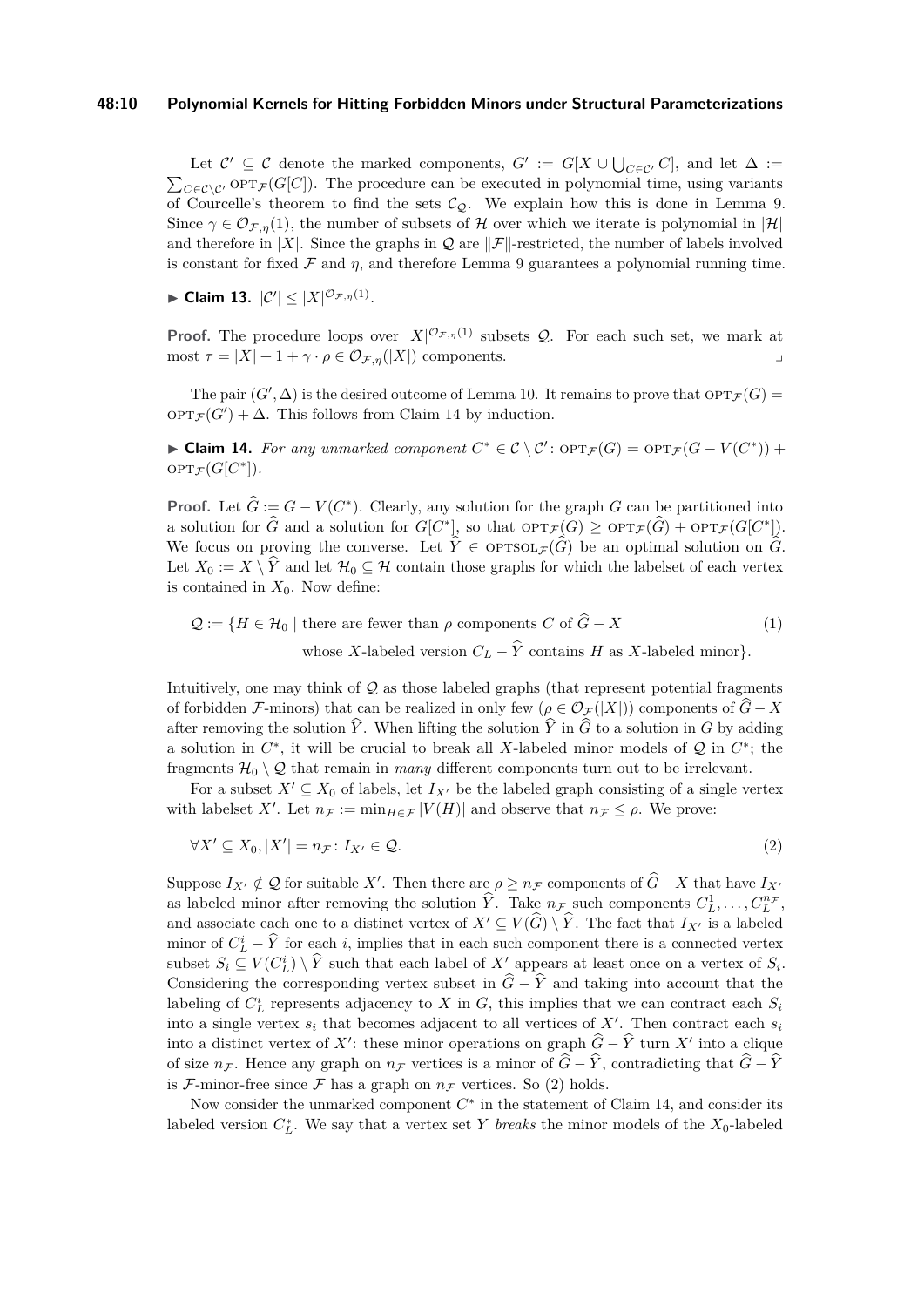<span id="page-10-2"></span>

**Figure 2** This figure shows how to define  $H_L$  based on  $H$  and  $\tilde{G}$ , and how to modify the minor model of *H* in  $\tilde{G}$  such that it uses fewer vertices of  $C^*$ , in the proof of [\(4\)](#page-10-0) in Claim [14.](#page-9-0)

graphs  $Q$  in  $C_L^*$ , or simply *breaks*  $Q$  in  $C_L^*$ , if  $C_L^* - Y$  does not contain any graph in  $Q$  as a labeled minor. We first show the following.

<span id="page-10-1"></span>
$$
\exists Y^* \in \text{OPTSOL}_{\mathcal{F}}(G[C^*]): Y^* \text{ breaks } Q \text{ in } C^*_L. \tag{3}
$$

To establish [\(3\)](#page-10-1), assume that no solution of size  $\text{OPT}_{\mathcal{F}}(G[C^*])$  in  $G[C^*]$  breaks  $\mathcal{Q}$ . We will use Lemma [3,](#page-4-0) together with our marking scheme, to argue for a contradiction. Observe that [\(2\)](#page-9-1) implies that  $Q$  is an  $n_F$ -saturated set of  $X_0$ -labeled graphs. If no optimal solution on  $G[C^*]$  breaks Q, then by Lemma [3](#page-4-0) there is a set  $\mathcal{Q}^* \subseteq \mathcal{Q}$  of size at most  $\gamma$  such that no optimal solution on  $G[C^*]$  breaks  $\mathcal{Q}^*$ . Since the assumption that [\(3\)](#page-10-1) does not hold means that the unmarked  $C^*$  was eligible to be marked for the set  $\mathcal{C}_{\mathcal{Q}^*}$  in our procedure above, it has marked  $\tau$  other components  $C^1, \ldots, C^{\tau} \in C_{\mathcal{Q}^*}$  of  $G - X$ . For each  $i \in [\tau]$ , there is no F-DELETION solution of size  $\text{OPT}_{\mathcal{F}}(G[C^i])$  in  $G[C^i]$  that breaks  $\mathcal{Q}^*$  in the labeled version  $C_L^i$ . Since  $\mathcal{Q}^* \subseteq \mathcal{Q}$ , by [\(1\)](#page-9-2) we have for each graph  $H \in \mathcal{Q}^*$  that there are fewer than  $\rho$  components  $C^i$  among  $C^1, \ldots, C^{\tau}$  for which  $C^i_L - \hat{Y}$  contains *H* as a labeled minor. Since  $|Q^*| \leq \gamma$ , it follows that there are at most  $\gamma \cdot \rho$  indices  $i \in [\tau]$  for which  $C^i_L - Y$ contains some graph from  $Q^*$  as a labeled minor. But since  $\tau = |X| + 1 + \gamma \cdot \rho$ , there are at least  $|X|+1$  components  $C_L^i$  in which all  $Q^*$ -minors are broken by  $\hat{Y}$ . Since no *optimal* solution breaks  $\mathcal{Q}^*$  in the marked components, we have  $|\hat{Y} \cap V(C^i)| > \text{OPT}_{\mathcal{F}}(G[C^i])$  for at least  $|X|+1$ components. But this contradicts that  $\hat{Y}$  is an optimal solution to F-DELETION on  $\hat{G}$ : since F consists of connected graphs, we can form a solution  $\hat{Y}'$  by taking *X* together with a set of size  $\text{OPT}_{\mathcal{F}}(\widehat{G}[C])$  from each component *C* of  $\widehat{G} - X$ . Since  $|\widehat{Y}' \cap V(C)| \leq |\widehat{Y} \cap V(C)|$  for all  $C \in \mathcal{C}$ , with strict inequality for at least  $|X| + 1$  components, we have  $|\hat{Y}'| < |\hat{Y}|$ . This contradicts that  $\hat{Y}$  is an optimal solution and establishes [\(3\)](#page-10-1).

Hence there exists a solution  $Y^*$  in  $C^*_L$  breaking  $\mathcal Q$  of size  $\text{OPT}_{\mathcal F}(G[C^*])$ . We prove:

 $\widehat{Y} \cup Y^*$  is a solution to *F*-DELETION on *G*. (4)

<span id="page-10-0"></span>

This will complete the proof of Claim [14,](#page-9-0) since  $|\hat{Y} \cup Y^*| = \text{OPT}_{\mathcal{F}}(\hat{G}) + \text{OPT}_{\mathcal{F}}(G[C^*])$ . Assume for a contradiction that  $\tilde{G} := G - (\tilde{Y} \cup Y^*)$  contains some graph  $H \in \mathcal{F}$  as a minor. Consider a minimal minor model of *H* in  $\tilde{G}$ , which is given by a vertex mapping  $\varphi: V(H) \to 2^{V(G)}$ , and let  $\psi: E(H) \to E(G)$  be a corresponding edge mapping.

Out of all possible minimal minor models of *H* in  $\tilde{G}$ , select a model ( $\varphi, \psi$ ) that minimizes the quantity  $|\varphi(V(H)) \cap V(C^*)|$ . Observe that if  $\varphi(V(H)) \cap V(C^*) = \emptyset$ , then  $\varphi$  is also a valid model in  $\hat{G} - \hat{Y}$ , contradicting that  $\hat{Y}$  is a solution to F-DELETION on  $\hat{G}$ . So in the remainder we consider the case that the minor model contains at least one vertex of *C* ∗ . We will build a minimal minor model of  $H$  in  $G$  using strictly fewer vertices of  $C^*$ , thereby contradicting the choice of  $(\varphi, \psi)$ . Consider the  $X_0$ -labeled subgraph  $H'_L$  of  $\widetilde{G}$  obtained by the following procedure, which is illustrated in Figure [2:](#page-10-2)

**1.** Start from the  $X_0$ -labeled subgraph of  $\tilde{G}$  induced by  $\bigcup_{v \in V(H)} \varphi(v) \cap V(C^*)$ , where each vertex *u* has labelset  $N_G(u) \cap X_0$ . As observed above, this subgraph is not empty.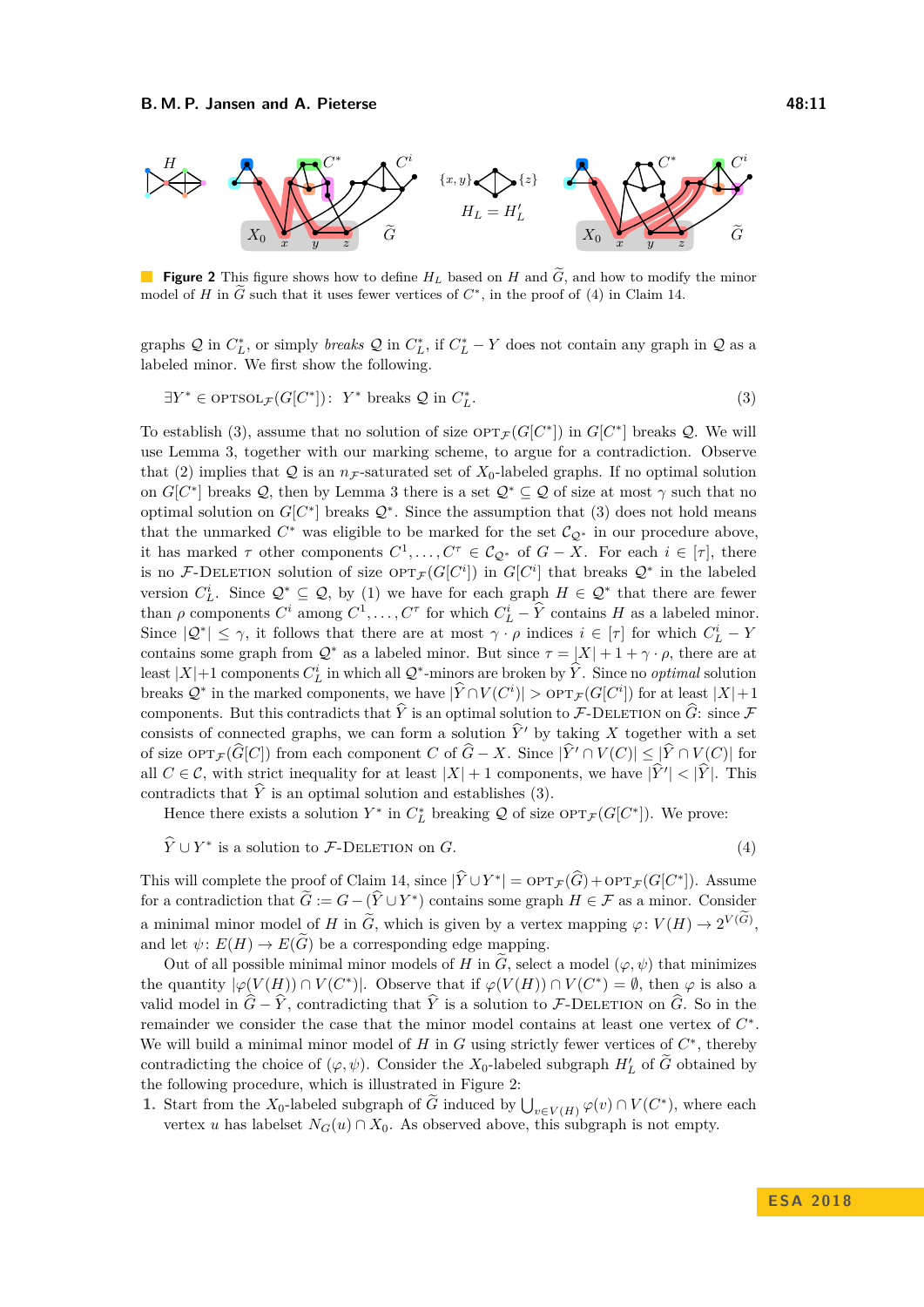#### **48:12 Polynomial Kernels for Hitting Forbidden Minors under Structural Parameterizations**

- **2.** Remove all edges from this subgraph, except those in the range of  $\psi$  and those that connect two vertices that belong to a common branch set under *ϕ*.
- **3.** Contract every edge between two vertices that belong to a common branch set of  $\varphi$ ,

obtaining an  $X_0$ -labeled graph  $H'_L$ . (Recall that labelsets merge during edge contraction.) Observe that  $H'_L$  has at most  $|E(H)|$  edges, since each edge remaining in  $H'_L$  corresponds to an edge in the range of  $\psi$ . We claim that  $H'_{L}$  is an  $n_{\mathcal{F}}$ -restricted graph: the labelset of each vertex has size less than  $n_F$ . To see this, observe that if some vertex of  $H'_L$  has a labelset  $X' \subseteq X_0$  of size at least  $n_F$ , then the pre-image of this vertex corresponds to a connected vertex subset *A* of  $\varphi(V(H)) \cap V(C^*)$  such that  $|N_G(A) \cap X_0| \geq n_{\mathcal{F}}$ . Since  $(\varphi, \psi)$ is a minor model in  $\widetilde{G} = G - (\hat{Y} \cup Y^*)$ , this would imply that  $C^*_{L} - Y^*$  has the one-vertex graph  $I_{X'}$  with labelset  $X'$  as a labeled minor. But  $I_{X'} \in \mathcal{Q}$  by [\(2\)](#page-9-1), while  $Y^*$  breaks all labeled Q-minors in  $C_L^*$  by definition; a contradiction. Hence  $H'_L$  is indeed  $n_F$ -restricted.

Let  $H_L$  be an arbitrary connected component of  $H'_L$ . Since  $H_L$  is connected,  $n_F$ -restricted, and contains at most  $|E(H)|$  edges, we have  $H_L \in \mathcal{H}_0$ . As  $H_L$  clearly occurs as a labeled minor of  $C_L^* - Y^*$ , while  $Y^*$  breaks  $\mathcal Q$  in  $C_L^*$ , we have  $H_L \notin \mathcal Q$ . By definition of  $\mathcal Q$ , this implies there are at least  $\rho$  connected components  $C^1, \ldots, C^{\rho}$  of  $\widehat{G} - X$  such that  $C^i_L - \widehat{Y}$ contains  $H_L$  as  $X_0$ -labeled minor for each  $i \in [\rho]$ . By Lemma [8,](#page-5-3) the minimal model  $(\varphi, \psi)$ in  $\widetilde{G}$  intersects at most  $|X| + |V(H)| + |E(H)| \leq \rho$  components of  $\widetilde{G} - X$  and therefore of  $G - X$ . Since  $\varphi(V(H))$  also intersects  $C^* \notin \{C^1, \ldots, C^{\rho}\},$  it follows that some  $C^i$  is disjoint from the range of  $(\varphi, \psi)$ .

To finish the argument, fix  $C^i$  such that  $\varphi(V(H)) \cap V(C^i) = \emptyset$  and  $C^i_L - \hat{Y}$  contains  $H_L$ as  $X_0$ -labeled minor. Let *T* denote the vertices of  $\varphi(V(H)) \cap V(C^*)$  whose contraction in the process above resulted in the connected component  $H_L$  of  $H'_L$ . Then it is straightforward to verify that  $G[(\varphi(V(H)) \setminus T) \cup (C^i - \tilde{Y})]$  contains *H* as a minor. The role that vertices of *T* played in the minor model  $(\varphi, \psi)$  can be replaced by the vertices of  $C^i_L - \hat{Y}$ : each edge of  $\psi$ that was realized between vertices of *T* yielded an edge of *H<sup>L</sup>* which is realized by a labeled *H*<sub>*L*</sub>-minor in  $C_L^i$  –  $\hat{Y}$ ; each fragment of a branch set that was realized within  $C^*$  yielded a vertex of  $H_L$  that is realized in the  $H_L$ -minor in  $C^i_L - \hat{Y}$ ; and finally the connectivity of the branch sets is ensured because the labeling ensures that for all fragments of branch sets in *T* that were adjacent to vertices of  $X - \hat{Y} = X_0$ , the branch set of the *H<sub>L</sub>*-minor in  $C^i - \hat{Y}$  realizing that fragment is also adjacent to all those vertices of  $X_0$ . Hence there is a *minimal H*-minor in  $\tilde{G}$  whose range is a subset of  $(\varphi(V(H)) \setminus T) \cup (C^i - \hat{Y})$ . Since  $T \subseteq C^*$ is not empty, this contradicts our choice of  $(\varphi, \psi)$  as a minimal *H*-model minimizing the intersection with *C* ∗ . We also a set of the set of the set of the set of the set of the set of the set of the set of the set of the

This concludes the proof of Lemma [10.](#page-7-1)  $\blacksquare$ 

## **5 Conclusion**

Our goal in this paper was to obtain polynomial kernelizations for a wide range of graph problems, in terms of a rich class of structural parameterizations. We obtained polynomial kernelizations for F-DELETION problems parameterized by a constant-treedepth modulator. The kernelization algorithm as presented here is only of theoretical interest. While the kernel size is polynomial for fixed  $\mathcal F$  and  $\eta$ , the degree of the polynomial grows very quickly with F and *η*. It would be desirable to have a *uniformly polynomial* kernel size, of the form  $f(\mathcal{F}, \eta)|X|^c$  for some constant *c* and function *f*. Unfortunately, Theorem [2](#page-3-1) shows that even for the simplest choice of  $\mathcal F$ , corresponding to the VERTEX COVER problem, the degree of the polynomial must depend exponentially on  $\eta$  and no uniformly polynomial kernelization exists. The bad news also extends in the other direction: when taking the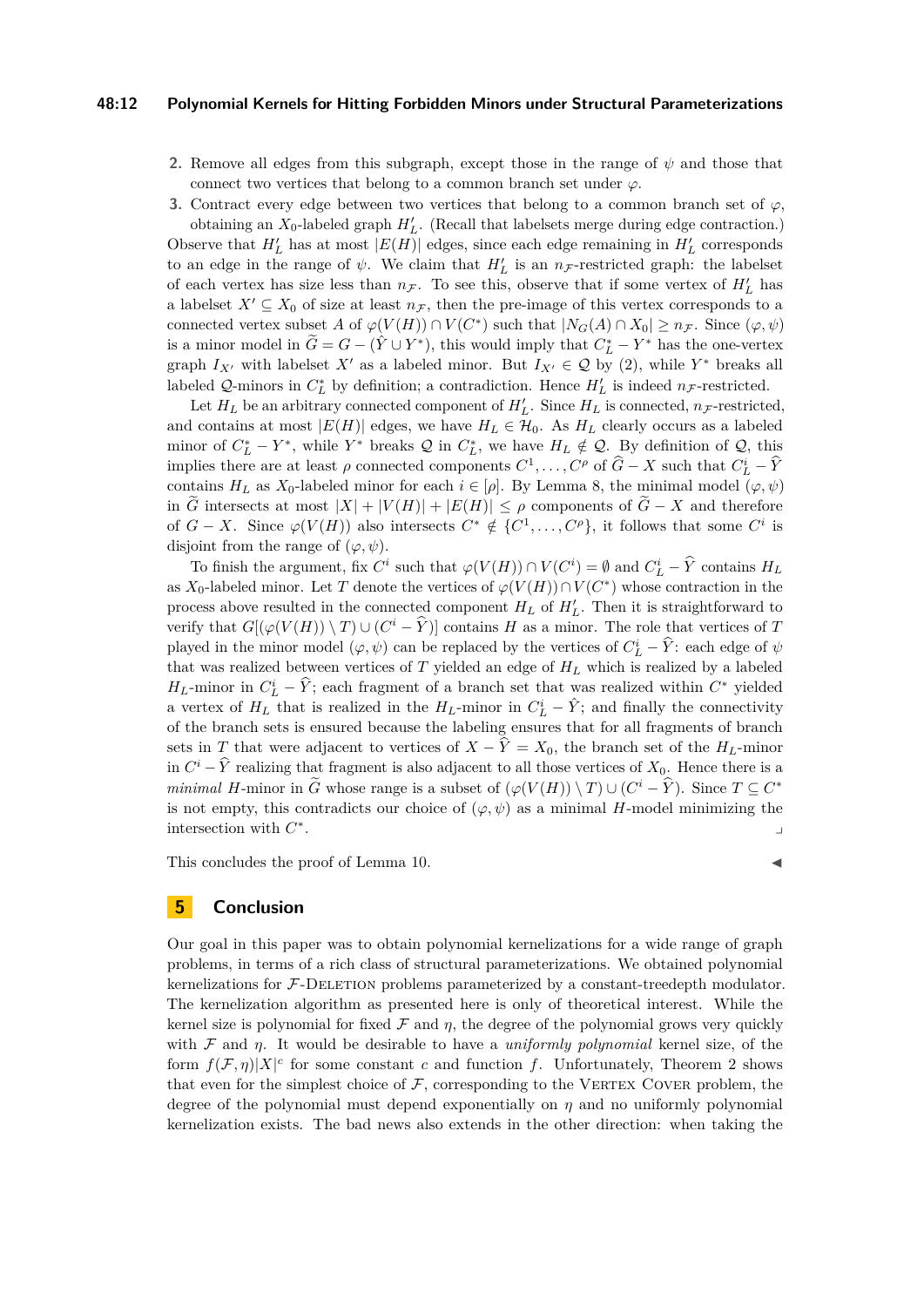#### **B. M. P. Jansen and A. Pieterse 48:13**

simplest choice for  $\eta$  and working with a treedepth-one modulator (a vertex cover), the degree of the polynomial in the kernel size for  $\mathcal{F}\text{-}\text{DELETION}$  must depend on  $\mathcal{F}$  [\[22,](#page-13-10) Theorem 1.1] and a uniformly-polynomial kernel does not exist.

#### **References**

- <span id="page-12-0"></span>**1** Hans L. Bodlaender. Kernelization: New upper and lower bound techniques. In *Proc. 4th IWPEC*, pages 17–37, 2009. [doi:10.1007/978-3-642-11269-0\\_2](http://dx.doi.org/10.1007/978-3-642-11269-0_2).
- <span id="page-12-5"></span>**2** Hans L. Bodlaender, Rodney G. Downey, Michael R. Fellows, and Danny Hermelin. On problems without polynomial kernels. *J. Comput. Syst. Sci.*, 75(8):423–434, 2009. [doi:](http://dx.doi.org/10.1016/j.jcss.2009.04.001) [10.1016/j.jcss.2009.04.001](http://dx.doi.org/10.1016/j.jcss.2009.04.001).
- <span id="page-12-3"></span>**3** Hans L. Bodlaender, Fedor V. Fomin, Daniel Lokshtanov, Eelko Penninkx, Saket Saurabh, and Dimitrios M. Thilikos. (Meta) Kernelization. *J. ACM*, 63(5):44:1–44:69, 2016. [doi:](http://dx.doi.org/10.1145/2973749) [10.1145/2973749](http://dx.doi.org/10.1145/2973749).
- <span id="page-12-10"></span>**4** Marin Bougeret and Ignasi Sau. How much does a treedepth modulator help to obtain polynomial kernels beyond sparse graphs? *CoRR*, abs/1609.08095, 2016. URL: [http:](http://arxiv.org/abs/1609.08095) [//arxiv.org/abs/1609.08095](http://arxiv.org/abs/1609.08095).
- <span id="page-12-15"></span>**5** Marin Bougeret and Ignasi Sau. How much does a treedepth modulator help to obtain polynomial kernels beyond sparse graphs? In *Proc. 12th IPEC (2017)*, volume 89, pages 10:1–10:13, 2018. [doi:10.4230/LIPIcs.IPEC.2017.10](http://dx.doi.org/10.4230/LIPIcs.IPEC.2017.10).
- <span id="page-12-12"></span>**6** Hubie Chen and Moritz Müller. One hierarchy spawns another: Graph deconstructions and the complexity classification of conjunctive queries. In *Proc. CSL-LICS 2014*, pages 32:1–32:10. ACM, 2014. [doi:10.1145/2603088.2603107](http://dx.doi.org/10.1145/2603088.2603107).
- <span id="page-12-8"></span>**7** Jianer Chen, Iyad A. Kanj, and Weijia Jia. Vertex cover: Further observations and further improvements. *J. Algorithms*, 41(2):280–301, 2001. [doi:10.1006/jagm.2001.1186](http://dx.doi.org/10.1006/jagm.2001.1186).
- <span id="page-12-1"></span>**8** Marek Cygan, Fedor V. Fomin, Łukasz Kowalik, Daniel Lokshtanov, Dániel Marx, Marcin Pilipczuk, Michał Pilipczuk, and Saket Saurabh. *Parameterized Algorithms*. Springer, 2015. [doi:10.1007/978-3-319-21275-3](http://dx.doi.org/10.1007/978-3-319-21275-3).
- <span id="page-12-14"></span>**9** Marek Cygan, Łukasz Kowalik, and Marcin Pilipczuk. Open problems from worker 2013, the workshop on kernels, April 2013. URL: [http://worker2013.mimuw.edu.pl/slides/](http://worker2013.mimuw.edu.pl/slides/worker-opl.pdf) [worker-opl.pdf](http://worker2013.mimuw.edu.pl/slides/worker-opl.pdf).
- <span id="page-12-11"></span>**10** Marek Cygan, Daniel Lokshtanov, Marcin Pilipczuk, Michał Pilipczuk, and Saket Saurabh. On the hardness of losing width. *Theory Comput. Syst.*, 54(1):73–82, 2014. [doi:10.1007/](http://dx.doi.org/10.1007/s00224-013-9480-1) [s00224-013-9480-1](http://dx.doi.org/10.1007/s00224-013-9480-1).
- <span id="page-12-6"></span>**11** Holger Dell and Dieter van Melkebeek. Satisfiability allows no nontrivial sparsification unless the polynomial-time hierarchy collapses. *J. ACM*, 61(4):23:1–23:27, 2014. [doi:](http://dx.doi.org/10.1145/2629620) [10.1145/2629620](http://dx.doi.org/10.1145/2629620).
- <span id="page-12-2"></span>**12** Rodney G. Downey and Michael R. Fellows. *Fundamentals of Parameterized Complexity*. Texts in Computer Science. Springer, 2013. [doi:10.1007/978-1-4471-5559-1](http://dx.doi.org/10.1007/978-1-4471-5559-1).
- <span id="page-12-7"></span>**13** Andrew Drucker. New limits to classical and quantum instance compression. In *Proc. 53rd FOCS*, pages 609–618, 2012. [doi:10.1109/FOCS.2012.71](http://dx.doi.org/10.1109/FOCS.2012.71).
- <span id="page-12-13"></span>**14** Michael Elberfeld, Martin Grohe, and Till Tantau. Where first-order and monadic secondorder logic coincide. *ACM Trans. Comput. Log.*, 17(4):25:1–25:18, 2016. [doi:10.1145/](http://dx.doi.org/10.1145/2946799) [2946799](http://dx.doi.org/10.1145/2946799).
- <span id="page-12-4"></span>**15** Henning Fernau. Kernelization, Turing kernels. In *Encyclopedia of Algorithms*, pages 1043–1045. Springer, 2016. [doi:10.1007/978-1-4939-2864-4\\_528](http://dx.doi.org/10.1007/978-1-4939-2864-4_528).
- <span id="page-12-9"></span>**16** Fedor V. Fomin, Bart M. P. Jansen, and Michał Pilipczuk. Preprocessing subgraph and minor problems: When does a small vertex cover help? *J. Comput. Syst. Sci.*, 80(2):468– 495, 2014. [doi:10.1016/j.jcss.2013.09.004](http://dx.doi.org/10.1016/j.jcss.2013.09.004).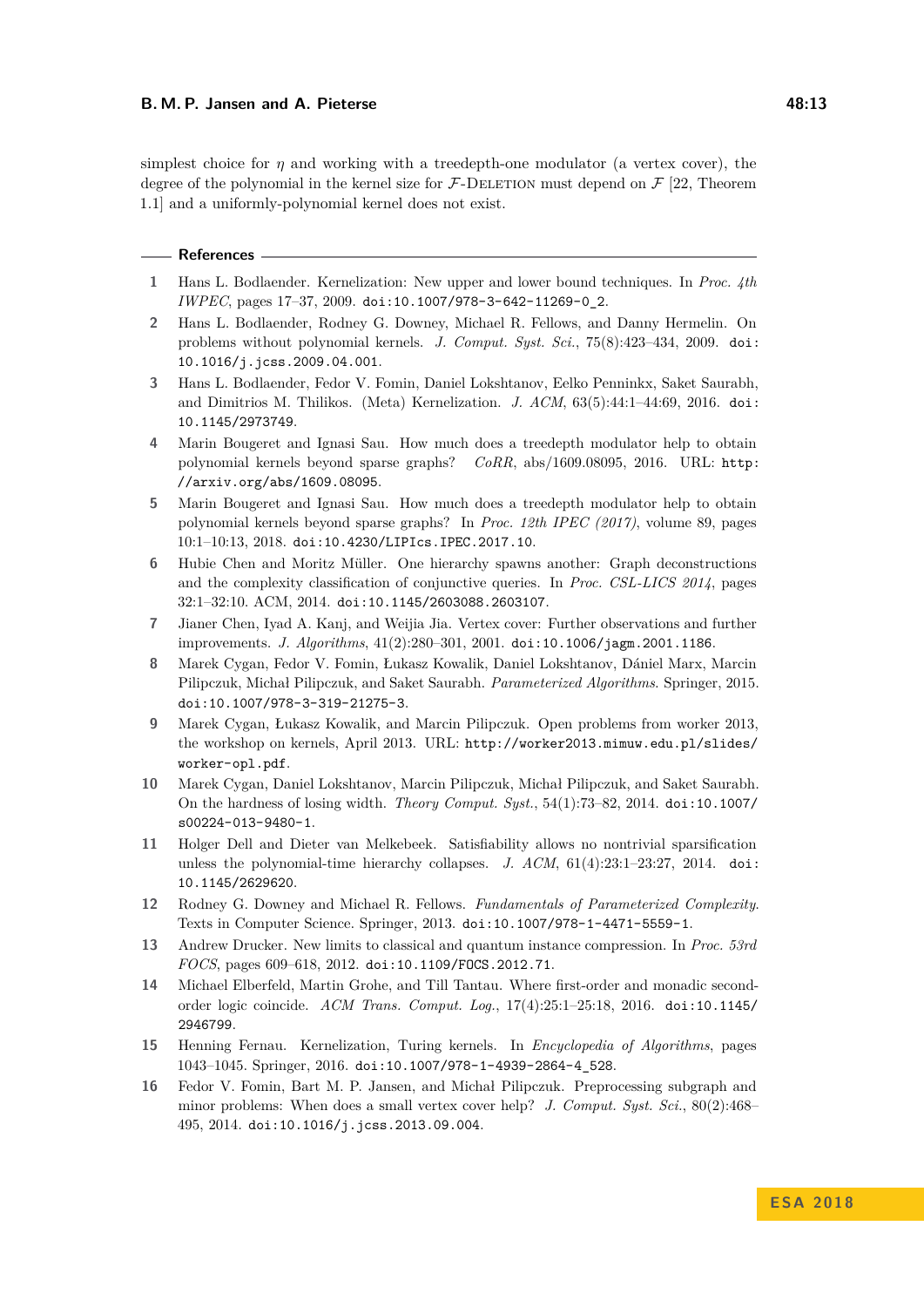#### **48:14 Polynomial Kernels for Hitting Forbidden Minors under Structural Parameterizations**

- <span id="page-13-8"></span>**17** Fedor V. Fomin, Daniel Lokshtanov, Neeldhara Misra, Geevarghese Philip, and Saket Saurabh. Hitting forbidden minors: Approximation and kernelization. In *Proc. 28th STACS*, pages 189–200, 2011. [doi:10.4230/LIPIcs.STACS.2011.189](http://dx.doi.org/10.4230/LIPIcs.STACS.2011.189).
- <span id="page-13-9"></span>**18** Fedor V. Fomin, Daniel Lokshtanov, Neeldhara Misra, and Saket Saurabh. Planar F-Deletion: Approximation, kernelization and optimal FPT algorithms. In *Proc. 53rd FOCS*, pages 470–479, 2012. [doi:10.1109/FOCS.2012.62](http://dx.doi.org/10.1109/FOCS.2012.62).
- <span id="page-13-12"></span>**19** Fedor V. Fomin and Torstein J. F. Strømme. Vertex cover structural parameterization revisited. In *Proc. 42nd WG*, volume 9941 of *LNCS*, pages 171–182, 2016. [doi:10.1007/](http://dx.doi.org/10.1007/978-3-662-53536-3_15) [978-3-662-53536-3\\_15](http://dx.doi.org/10.1007/978-3-662-53536-3_15).
- <span id="page-13-5"></span>**20** Lance Fortnow and Rahul Santhanam. Infeasibility of instance compression and succinct PCPs for NP. *J. Comput. Syst. Sci.*, 77(1):91–106, 2011. [doi:10.1016/j.jcss.2010.06.](http://dx.doi.org/10.1016/j.jcss.2010.06.007) [007](http://dx.doi.org/10.1016/j.jcss.2010.06.007).
- <span id="page-13-7"></span>**21** Jakub Gajarský, Petr Hlinený, Jan Obdrzálek, Sebastian Ordyniak, Felix Reidl, Peter Rossmanith, Fernando Sánchez Villaamil, and Somnath Sikdar. Kernelization using structural parameters on sparse graph classes. *J. Comput. Syst. Sci.*, 84:219–242, 2017. [doi:10.1016/j.jcss.2016.09.002](http://dx.doi.org/10.1016/j.jcss.2016.09.002).
- <span id="page-13-10"></span>**22** Archontia C. Giannopoulou, Bart M. P. Jansen, Daniel Lokshtanov, and Saket Saurabh. Uniform kernelization complexity of hitting forbidden minors. *ACM Trans. Algorithms*, 13(3):35:1–35:35, 2017. [doi:10.1145/3029051](http://dx.doi.org/10.1145/3029051).
- <span id="page-13-1"></span>**23** Jiong Guo and Rolf Niedermeier. Invitation to data reduction and problem kernelization. *SIGACT News*, 38(1):31–45, 2007. [doi:10.1145/1233481.1233493](http://dx.doi.org/10.1145/1233481.1233493).
- <span id="page-13-3"></span>**24** Gregory Gutin. Kernelization, constraint satisfaction problems parameterized above average. In *Encyclopedia of Algorithms*, pages 1011–1013. Springer, 2016. [doi:10.1007/](http://dx.doi.org/10.1007/978-1-4939-2864-4_524) [978-1-4939-2864-4\\_524](http://dx.doi.org/10.1007/978-1-4939-2864-4_524).
- <span id="page-13-6"></span>**25** Bart M. P. Jansen and Hans L. Bodlaender. Vertex cover kernelization revisited - Upper and lower bounds for a refined parameter. *Theory Comput. Syst.*, 53(2):263–299, 2013. [doi:10.1007/s00224-012-9393-4](http://dx.doi.org/10.1007/s00224-012-9393-4).
- <span id="page-13-0"></span>**26** Bart M. P. Jansen and Astrid Pieterse. Polynomial kernels for hitting forbidden minors under structural parameterizations. *CoRR*, abs/1804.08885, 2018. [arXiv:1804.08885](http://arxiv.org/abs/1804.08885).
- <span id="page-13-15"></span>**27** Bart M. P. Jansen, Venkatesh Raman, and Martin Vatshelle. Parameter ecology for feedback vertex set. *Tsinghua Science and Technology*, 19(4):387–409, 2014. [doi:10.1109/TST.](http://dx.doi.org/10.1109/TST.2014.6867520) [2014.6867520](http://dx.doi.org/10.1109/TST.2014.6867520).
- <span id="page-13-11"></span>**28** Eun Jung Kim, Alexander Langer, Christophe Paul, Felix Reidl, Peter Rossmanith, Ignasi Sau, and Somnath Sikdar. Linear kernels and single-exponential algorithms via protrusion decompositions. *ACM Trans. Algorithms*, 12(2):21:1–21:41, 2016. [doi:10.1145/2797140](http://dx.doi.org/10.1145/2797140).
- <span id="page-13-2"></span>**29** Stefan Kratsch. Recent developments in kernelization: A survey. *Bulletin of the EATCS*, 113:58–97, 2014.
- <span id="page-13-13"></span>**30** Stefan Kratsch. A randomized polynomial kernelization for vertex cover with a smaller parameter. In *Proc. 24th ESA*, volume 57 of *LIPIcs*, pages 59:1–59:17, 2016. [doi:10.](http://dx.doi.org/10.4230/LIPIcs.ESA.2016.59) [4230/LIPIcs.ESA.2016.59](http://dx.doi.org/10.4230/LIPIcs.ESA.2016.59).
- <span id="page-13-4"></span>**31** Stefan Kratsch and Magnus Wahlström. Representative sets and irrelevant vertices: New tools for kernelization. In *Proc. 53rd FOCS*, pages 450–459, 2012. [doi:10.1109/FOCS.](http://dx.doi.org/10.1109/FOCS.2012.46) [2012.46](http://dx.doi.org/10.1109/FOCS.2012.46).
- <span id="page-13-16"></span>**32** Diptapriyo Majumdar. Structural parameterizations of feedback vertex set. In *Proc. 11th IPEC*, volume 63 of *Leibniz International Proceedings in Informatics (LIPIcs)*, pages 21:1– 21:16, 2017. [doi:10.4230/LIPIcs.IPEC.2016.21](http://dx.doi.org/10.4230/LIPIcs.IPEC.2016.21).
- <span id="page-13-14"></span>**33** Diptapriyo Majumdar, Venkatesh Raman, and Saket Saurabh. Kernels for structural parameterizations of vertex cover - case of small degree modulators. In *Proc. 10th IPEC*, volume 43 of *LIPIcs*, pages 331–342, 2015. [doi:10.4230/LIPIcs.IPEC.2015.331](http://dx.doi.org/10.4230/LIPIcs.IPEC.2015.331).